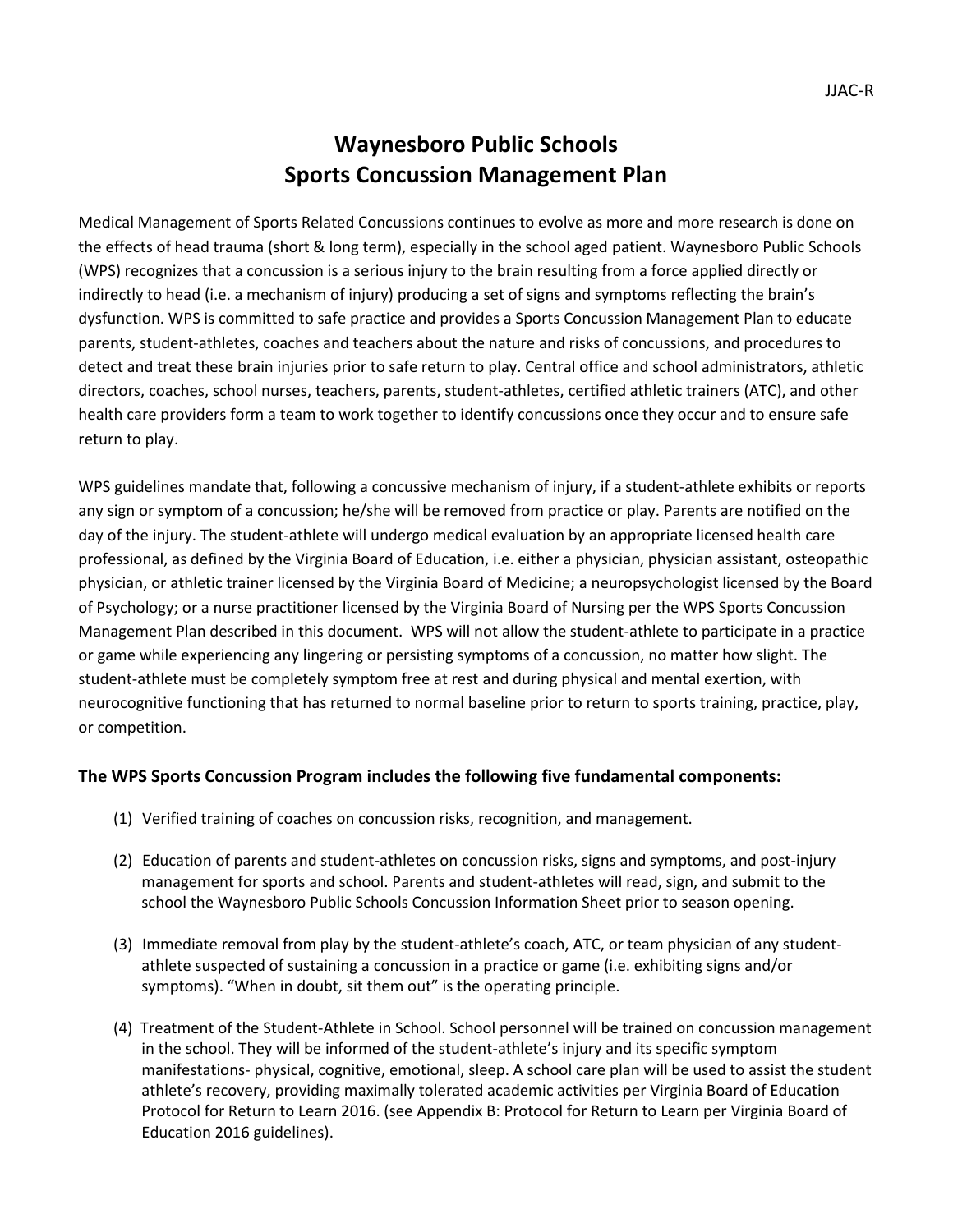(5) Graduated Return to Sports Participation program involving stepwise increase in physical activity when athlete is symptom free at rest and attending school full-day. (see Appendix C: Gradual Return to Sports Participation Program Following a Concussion).

# **Education of Parents and Student-Athletes**

- 1. Student-athlete and Parent or guardian: a. In order to participate in any extracurricular athletic activity, WPS will require student-athletes and the student-athlete's parent or guardian to review information on concussions on an annual basis (every 12 months). This information will include a parent and studentathlete fact sheet along with watching a concussion video provided by WPS. After having reviewed the materials describing the short and long-term health effects of concussions, each student-athlete and the student-athlete's parent or guardian shall sign a statement acknowledging receipt; review and understanding of such information (see Appendix F]. b. By signing this form the student–athlete and the student-athlete's parent or guardian will accept the responsibility for reporting their injuries and illnesses to the coaching staff, school nurse and school ATC, including signs and symptoms of concussions.
- 2. A student-athlete suspected by that student-athlete's coach, ATC, team physician or school nurse of sustaining a concussion or brain injury in a practice or game shall be removed from the activity at that time. The student-athlete who has been removed from play, evaluated by the school ATC or school team physician, and suspected to have a concussion or brain injury shall not return to play that same day. A student-athlete suspected of sustaining a concussion by the coach, ATC, team physician or school nurse will be treated according to the WPS Sports Concussion Management Plan.
- 3. The Waynesboro School Division's Concussion Management Team ("CMT")
	- a. shall be appointed by the superintendent and shall consist of a school administrator, an athletic administrator, a licensed health care provider, a coach, a parent or guardian of a student-athlete, a student-athlete and any such other person or persons the superintendent determines will assist the CMT in its actions.
	- b. The CMT shall develop concussion training materials for school personnel, volunteers, studentathletes and parents of student-athletes. Those materials may address the proper fitting and maintenance of helmets. The CMT shall also develop concussion reporting, management and review protocols for the school division. The CMT shall maintain a record of all incidents where a student-athlete has been removed from a game, competition or practice because he or she has been suspected of sustaining a concussion.
	- c. The CMT shall meet at least once per semester and shall evaluate the division's training materials, concussion reporting, management and review protocols annually.
- 4. WPS recognizes that a concussion can affect the student-athlete's ability to function in many activities in the school setting. Therefore, WPS will assist the student-athlete with his/her academic needs and provide a school care plan for the gradual reintroduction of cognitive demands for student-athletes who have sustained a concussion. (See Appendix B. for Virginia Board of Education Protocol for Return to Learn).

# **Protocol for Return to Play**

The WPS has established a Gradual Return to Sports Participation Program Following a Concussion that describes in detail the protocol for return to play. That protocol is shown in Appendix C of this Plan. Per Virginia Board of Education Guidelines for Policies on Concussions in Students 2016:

1. No member of a school athletic team shall participate in any athletic event or practice the same day he/she is injured and: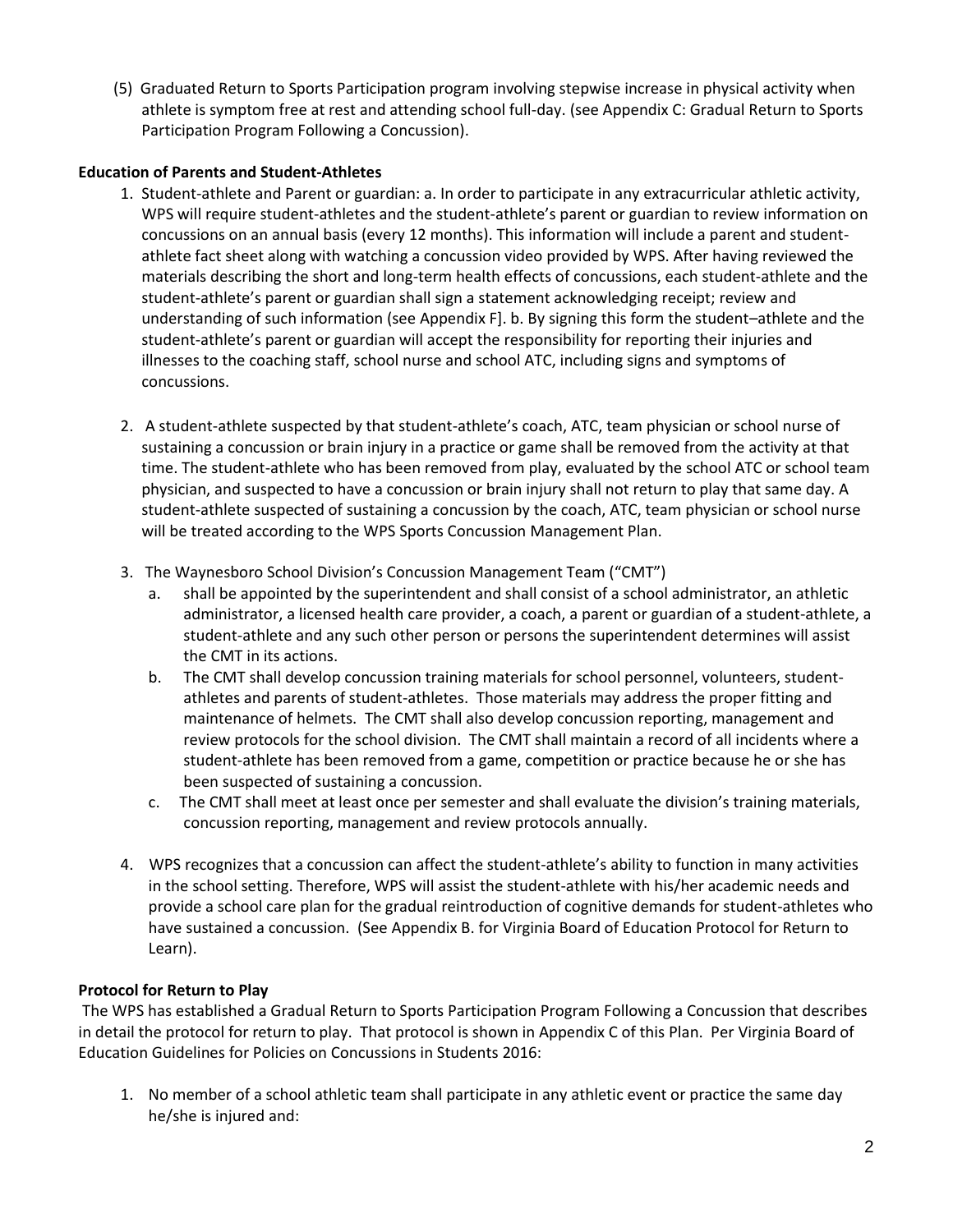- a. exhibits signs, symptoms, or behaviors attributable to a concussion; or
- b. has been diagnosed with a concussion.

2. No member of a school athletic team shall return to participate in an athletic event or training on the days after he/she experiences a concussion unless all of the following conditions have been met:

a. the student attends all classes, maintains full academic load/homework, and requires no instructional modifications;

b. the student no longer exhibits signs, symptoms, or behaviors consistent with a concussion, at rest or with exertion;

c. the student is asymptomatic during, or following periods of supervised exercise that is gradually intensifying; and

d. the student receives a written medical release from an appropriate licensed health-care provider (defined as "a physician, physician assistant, osteopath physician, or athletic trainer licensed by the Virginia Board of Medicine; a neuropsychologist licensed by the Board of Psychology; or a nurse practitioner licensed by the Virginia State Board of Nursing.)

The Zurich Consensus Statement (November 2012) return-to-play guidelines and the American Academy of Pediatrics (AAP) Concussion Guidelines (August 2010), are available online to assist healthcare providers, studentathletes, their families, and school divisions, as needed.

### **Helmet Replacement and Reconditioning Policies and Procedures**

Helmets will be National Operating Committee on Standards for Athletic Equipment (NOCSAE) certified by the manufacturer at the time of purchase. Reconditioned helmets will be NOCSAE recertified by the reconditioner.

### **Training Required for Personnel and Volunteers**

WPS will require that school nurses, applicable teachers, coaches, ATC, team physicians and licensed health care provider volunteers receive current training annually on recognizing the signs and symptoms of a concussion, strategies to reduce the risks of concussions, how to seek proper medical treatment for a student-athlete suspected of having a concussion, and when the student-athlete may safely return to full sports participation.

### **Coaches:**

\* Review WPS Sports Concussion Management Plan Policy and Procedures

\* NFHS Concussion in Sports: What You Need To Know Coaches will complete online video training regarding concussions and all related training components. A certificate of completion will be submitted to the Athletic Trainer. CDC Coach Fact Sheet, clipboard stickers, CDC Heads Up: Concussion in High School Sports tool kits will be provided

\* Teach safe technique & skills; proper use of equipment

Written verification/ acknowledgement will be provided to school administration prior to the first practice and on an annual basis.

# **School nurses, school counselors and applicable teachers:**

\* Review WPS Sports Concussion Management Plan policy and procedures

\* CDC Heads Up to Schools: Know Your Concussion ABCs tool kits will be provided. Written verification/ acknowledgement will be provided to school administration prior to the start of school year and on an annual basis.

# **Volunteers:**

\* Review WPS Sports Concussion Management Plan policy and procedures

\* CDC Heads Up: Concussion in High School Sports tool kits will be provided. Written verification/ acknowledgement will be provided to school administration prior to the start of school year (or when first possible) and on an annual basis.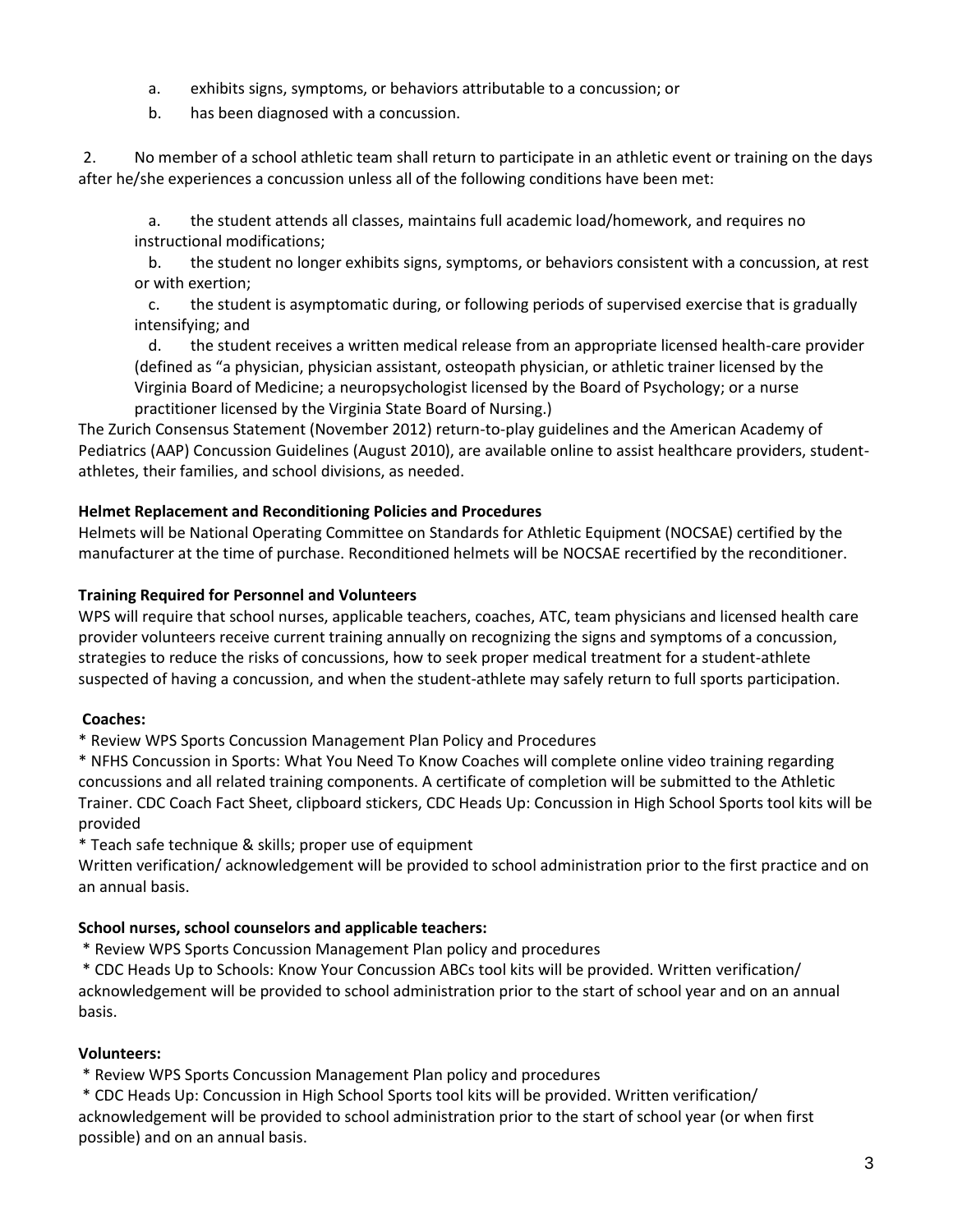# **ATC:**

\* Review WPS Sports Concussion Management Plan policy and procedures

\* American Academy of Pediatrics (AAP) Sport-Related Concussion in Children and Adolescents 2010

\* Continuing education programs through the National Athletic Trainers Association (NATA), and other professional organizations.

# **Team Physicians:**

- \* Review WPS Sports Concussion Management Plan policy and procedures
- \* AAP Sport-Related Concussion in Children and Adolescents 2010
- \* CDC Heads Up: Concussion in High School Sports tool kits

\* CDC Heads Up: Brain Injury in Your Practice tool kits \* Continuing education programs through professional organizations

# **Community Involvement**

WPS will provide these guidelines to organizations sponsoring athletic activity for student-athletes on school property and encourage the organization comply with concussion policies.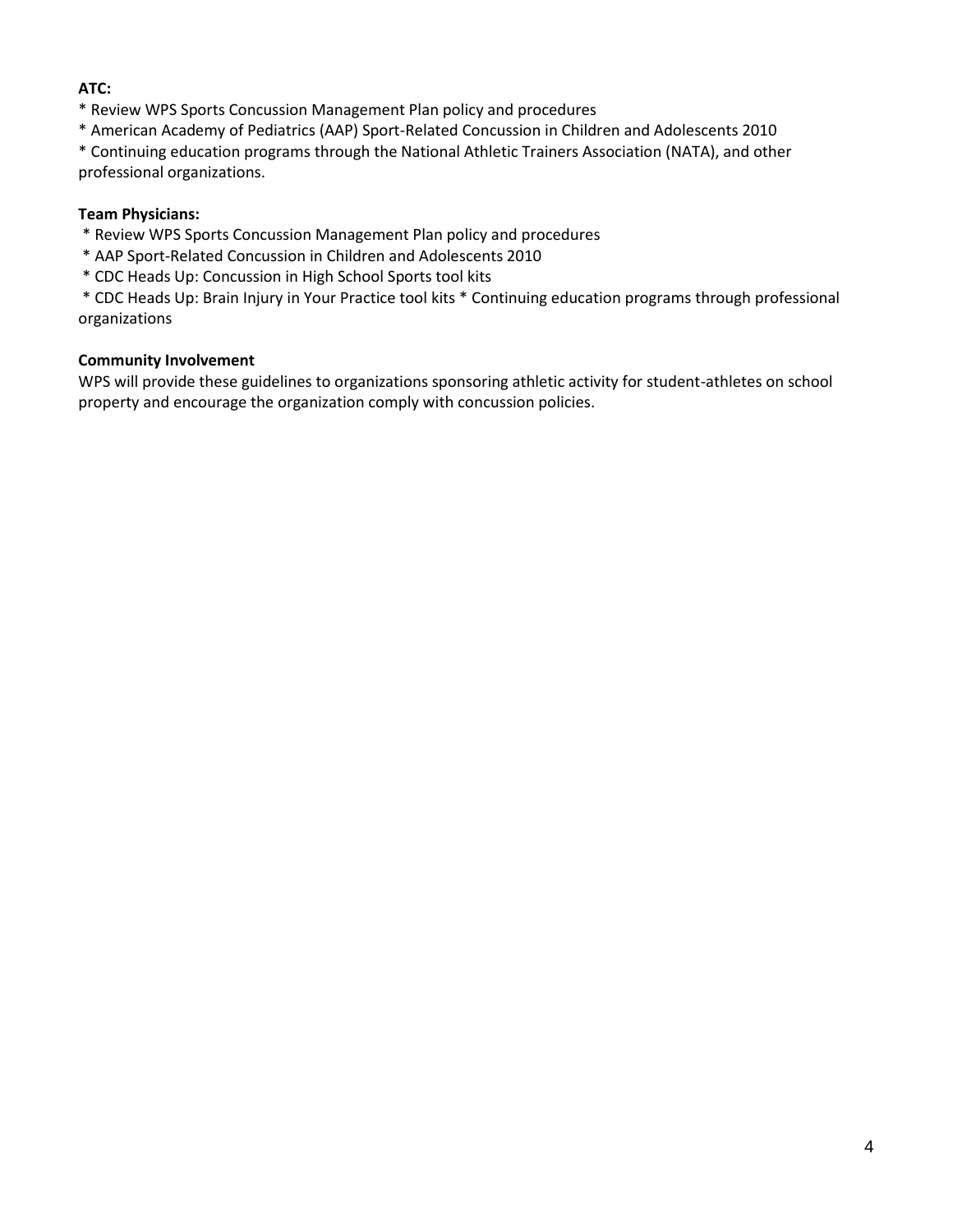# **APPENDIX A. Recognition and Management of Concussion**

### *Common Signs and Symptoms*

*Thinking/Remembering: Emotional: Physical: Sleep\*:*

- *Difficulty thinking clearly*
- *Difficulty concentrating or remembering*
- *Feeling more slowed down*
- *Feeling sluggish, hazy, foggy, or groggy*

### *Signs (observed by others):*

- *Athlete appears dazed or stunned*
- *Confusion*
- *Forgets plays*
- *Unsure about game, score, opponent*
- *Moves clumsily (altered coordination)*
- *Balance problems*
- *Personality chang e*
- *Responds slowly to questions*
- *Forgets events prior to hit*
- *Forgets events after the hit*
- *Loss of consciousness (any duration)*

### *Symptoms (reported by athlete):*

- *Headache*
- *Fatigue*
- *Nausea or vomiting*
- *Double vision, blurry vision*
- *Sensitive to light or noise*
- *Feels sluggish*
- *Feels "foggy"*
- *Problems concentrating*
- *Problems remembering*
- *Irritable*
- *Sad*
- *More emotional than usual*
- *Nervous*
- *Headache or "pressure" in head*
- *Nausea or vomiting*
- *Balance problems or dizziness*
- *Fatigue or feeling tired*
- *Blurry or double vision*
- *Sensitivity to light or noise*
- *Numbness or tingling*
- *Does not "feel right"*
- *Drowsy*
- *Sleeps less than usual*
- *Sleeps more than usual*
- *Has trouble falling asleep*

*\*Only ask about sleep symptoms if the injury occurred on a prior day.*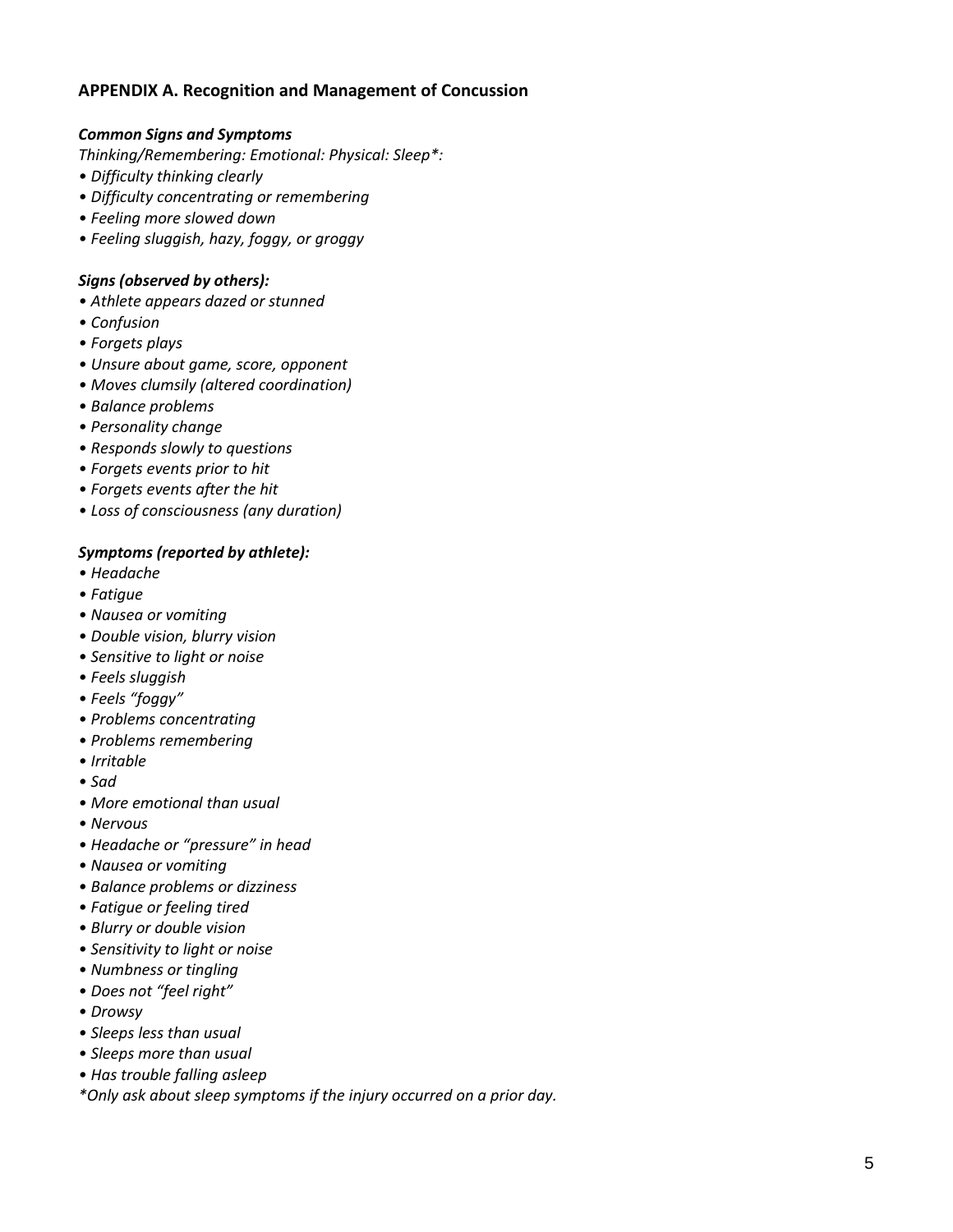### **Concussion Management for Athletic Trainers:**

Any student-athlete who sustains a hard blow or trauma to the head that results in signs or symptoms consistent with a concussion is advised to report the injury to their coach or Athletic Trainer immediately. Concussions, no matter how mild they may seem, must be taken seriously. Any athlete suspected of having sustained a concussion shall be immediately removed from participation and shall not return to play that day and also not until cleared by an appropriate health care professional (Athletic Trainer, Physician, Physician Assistant or Nurse Practitioner). The student athlete will not be allowed to drive and the coach or athletic trainer should insure that the athlete will be accompanied by a responsible adult over the next 24-48 hours.

### **When a student-athlete sustains a concussion or is suspected by the athletic trainer, coach or school nurse of having a concussion, the management plan outline below will be followed.**

### 1. Scene Size-up – Scene Safety, BSI

Initial Assessment – Mental Status, Airway, Breathing, Circulation and Stabilization of cervical spine as needed.

2. Evaluation by Certified Athletic Trainer (ATC) with a standardized concussion sideline assessment instrument per Virginia Board of Education Guidelines 2016. Sideline Concussion Assessment Tool (SCAT-II, SCAT III, ChildSCAT3), the Standardized Assessment of Concussion (SAC), and the Balance Error Scoring System (BESS) are examples of sideline concussion assessment tools that test cognitive function and postural stability.

3. If an ATC is not on scene then the coach will remove the student-athlete from the game or practice. The coach will immediately contact the ATC and relay information concerning the athlete's condition (signs and symptoms). If signs and symptoms are suspected to be those of an emergent head injury, the coach will activate EMS (911) and accompany the athlete with emergency care card in the ambulance, if parents/guardians are not available on scene. If signs and symptoms are non-emergent (i.e. signs and symptoms of a concussion uncomplicated by emergent head injury), then the ATC will contact the parent/guardian as soon as possible. The coach or ATC will release the athlete directly to the parent with Form 1 (see Appendix D). If the parent/guardian is not available, then the coach or ATC will release the athlete to a responsible adult with the parent's permission if possible.

4. The student-athlete MUST be evaluated by the appropriate licensed health care provider (as defined by Virginia Board of Education 2016 Guidelines) on subsequent days to determine the date when the athlete is symptom free. The athlete must undergo an at least 5-day stepwise return to play protocol and receive written clearance to return to play by a licensed healthcare provider, preferably the same health care provider.

5. All student-athletes who have had a prior concussion at any time must be evaluated by a physician.

6. Student-athletes who have been evaluated for a concussion by a physician must bring written documentation of medical clearance (Form 2: Appendix E) from the physician and be cleared by the school athletic trainer prior to starting the Gradual Return to Sports Participation Program.

7. The student-athlete must have no symptoms for a minimum of 24 hours prior to considering medical clearance for starting the Gradual Return to Sports Participation Program.

8. All student-athletes must follow a Gradual Return to Sports Participation Program (minimum of 5 days) prior to returning to full participation.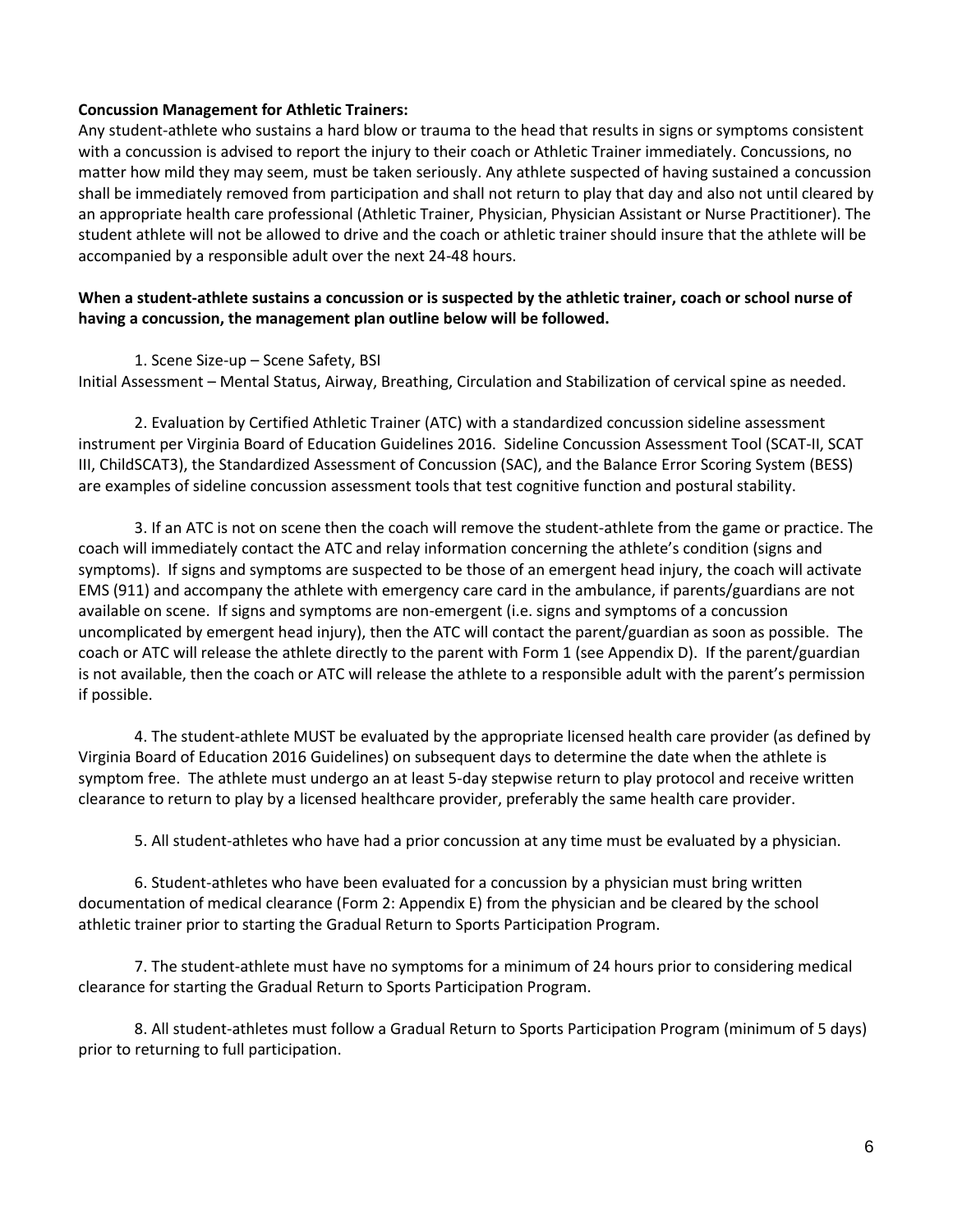9. If the student-athlete develops any signs or symptoms during the Gradual Return to Sports Participation Program after they have rested for 24 hours and tried a second time to progress they must be evaluated by a physician.

**After the school ATC evaluates the student-athlete**, on the sideline, management will follow one of three possible pathways depending on the assessment (per 2010 AAP Sport-Related Concussion in Children and Adolescents, 2008 Zurich Concussion in Sport Group Consensus):

# 1. **Immediate referral to EMS (911)**

*EMERGENCY Management*- When to refer the athlete immediately (i.e. by rescue squad) An athlete who exhibits any of the following symptoms should be transported immediately to the nearest emergency department, via emergency vehicle; spine board for those with LOC or neurologic symptoms.

- *deterioration of neurological function*
- *loss of consciousness on the field*
- *decreasing level of consciousness or unresponsiveness*
- *decrease or irregularity in respirations o decrease or irregularity of pulse*
- *unequal, dilated, or unreactive pupils*
- *cranial nerve abnormalities*
- *any signs or symptoms of associated injuries, spine injury, skull fracture, or bleeding*
- *mental status diminishes: lethargy, difficulty maintaining arousal, confusion or agitation*
- *seizure activity*
- *sudden onset of headache that worsens*
- *repetitive, forceful vomiting*
- *slurred speech*
- *cannot recognize people or places*

It is not recommended that the student-athlete who was referred to the emergency department due to the severity of their symptoms, per the referral signs/ symptom list above, be cleared for the Gradual Return to Sports Participation Program by the emergency department due to the possibility of delayed signs or symptoms not being present in the first 24 hours. Under normal circumstances, the school athletic trainer will monitor the concussed athlete on subsequent days, be in consultation with the athlete's coach, guidance counselor, and other school personnel as deemed necessary, and provide clearance for the athlete to enter the Gradual Return to Sports Participation Program (Appendix C) when the athlete is symptom free, has returned to full day school participation and no longer requires academic accommodations, in re: the concussion.

# 2. **Referral to student's physician for second or subsequent concussion.**

a. The ATC will contact the student-athlete's parent and give them the Athletic Training Concussion Information for Parents and Guardians (Appendix D: Form #1).

b. The physician can clear the student-athlete for a Gradual Return to Sports Participation (Form #3) (minimum 5 day progression) per WPS protocol, or may refer an athlete with second or subsequent concussion for additional management, e.g. a neuropsychologist licensed by the Board of Psychology.

c. Per WPS protocol, the ATC will perform a post injury evaluation and determine readiness to start the Gradual Return to Sports Participation Program. The ATC examination will include the symptom checklist, neurologic examination, and balance testing.

# 3. **Management by ATC**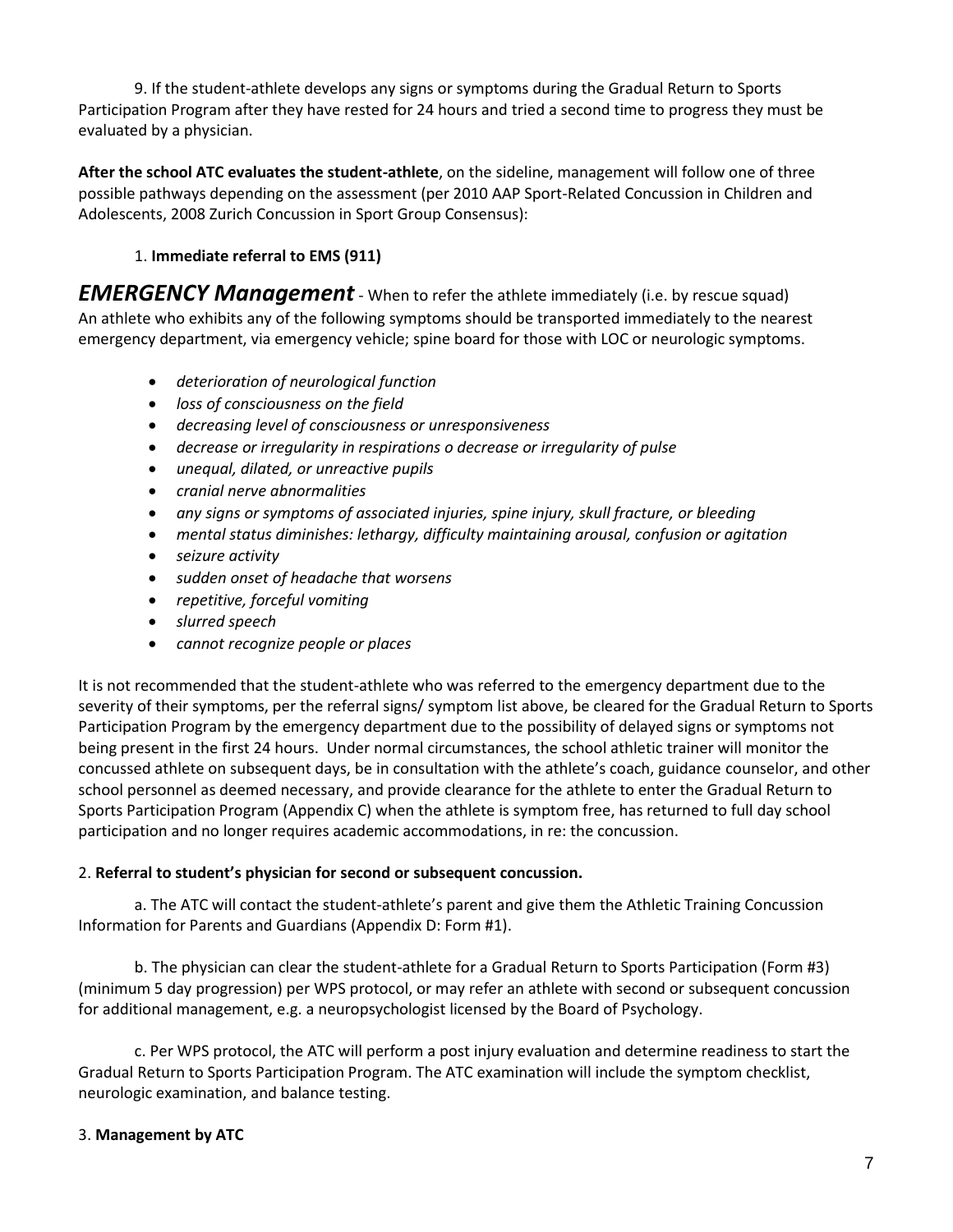The ATC shall manage the concussion using the following steps:

a. The ATC will contact the student-athlete's parent and give them the Athletic Training Concussion Information for Parents and Guardians (Form #1).

b. The ATC will perform the post injury evaluation and determine the student-athlete's readiness to start the Gradual Return to Sports Participation Program. The ATC examination will include the symptom checklist, neurologic examination, and balance testing.

c. The ATC will monitor the student-athlete's progress with the symptom checklist, physical and cognitive examination, and balance test on subsequent days after the injury. D. The student-athlete will begin the supervised Gradual Return to Sports Participation Program when cleared by the ATC.

### **Transport disposition is dependent on ATC assessment**

- *amnesia lasting longer than 15 minutes*
- *motor deficits subsequent to initial on-field assessment*
- *sensory deficits subsequent to initial on-field assessment*
- *balance deficits subsequent to initial on-field assessment*
- *cranial nerve abnormalities subsequent to initial on-field assessment*
- *post-concussion symptoms that worsen*
- *additional post-concussion symptoms as compared with those on the field*
- *athlete is still symptomatic at the end of the game*

### **Referral after the Day of Injury**

- *Any of the above findings*
- *Post-concussion symptoms that become present*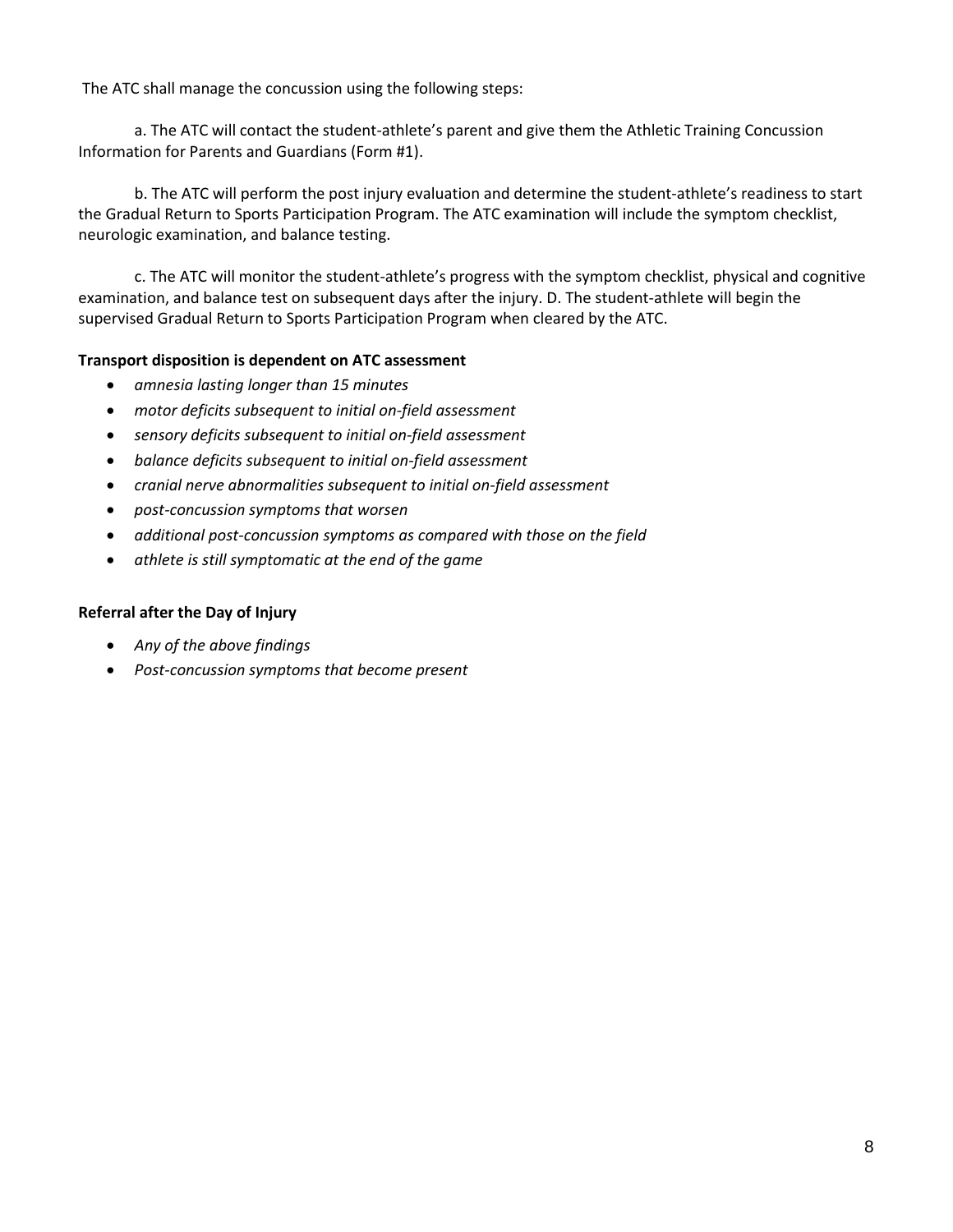# **APPENDIX B. Virginia Board of Education: Protocol for Return to Learn**

School personnel shall be alert to cognitive and academic issues that may be experienced by a student who has suffered a concussion or other head injury, including (i) difficulty with concentration, organization, and long-term and short-term memory; (ii) sensitivity to bright lights and sounds; and (iii) short-term problems with speech and language, reasoning, planning, and problem solving. Local school boards shall accommodate the gradual return to full participation in academic activities as appropriate, based on the recommendation of the student's licensed health care provider as to the appropriate amount of time that such student needs to be away from the classroom, and would benefit from these accommodations to promote recovery following a concussion.

1. A student recovering from a brain injury shall gradually increase cognitive activities progressing through some or all of the following phases. Some students may need total rest with a gradual return to school, while others will be able to continue doing academic work with minimal instructional modifications. The decision to progress from one phase to another should reflect the absence of any relevant signs or symptoms, and should be based on the recommendation of the student's appropriate licensed health-care provider in collaboration with school staff, including teachers, school counselors, school administrators, psychologists, nurses, clinic aides, or others as determined by local school division concussion policy.

### **a. Home: Rest**

**Phase 1**: Cognitive and physical rest may include minimal cognitive activities – limit reading, computer use, texting, television, and/or video games; no homework; no driving; and minimal physical activity.

**Phase 2:** Light cognitive mental activity may include up to 30 minutes of sustained cognitive exertion; no prolonged concentration; no driving; and limited physical activity. Student will progress to part-time school attendance when able to tolerate a minimum of 30 minutes of sustained cognitive exertion without exacerbation of symptoms or reemergence of previously resolved symptoms.

# **b. School: Part-time**

**Phase 3**: Maximum instructional modifications including, but not limited to shortened days with built-in breaks; modified environment (e.g., limiting time in hallway, identifying quiet and/or dark spaces); established learning priorities; exclusion from standardized and classroom testing; extra time, extra assistance, and/or modified assignments; rest and recovery once out of school; and elimination or reduction of homework. 6 Student will progress to the moderate instructional modification phase when able to tolerate part-time return with moderate instructional modifications without exacerbation of symptoms or re-emergence of previously resolved symptoms.

**Phase 4**: Moderate instructional modifications including, but not limited to established priorities for learning; limited homework; alternative grading strategies; built-in breaks; modified and/or limited classroom testing, exclusion from standardized testing; and reduction of extra time, assistance, and/or modification of assignments as needed. Student will progress to the minimal instructional modification phase when able to tolerate full-time school attendance without exacerbation of existing symptoms or reemergence of previously resolved symptoms.

### **c. School: Full-time**

**Phase 5**: Minimal instructional modification - instructional strategies may include, but are not limited to built-in breaks; limited formative and summative testing, exclusion from standardized testing; reduction of extra time, assistance, and modification of assignments; and continuation of instructional modification and supports in academically challenging subjects that require cognitive overexertion and stress. Student will progress to non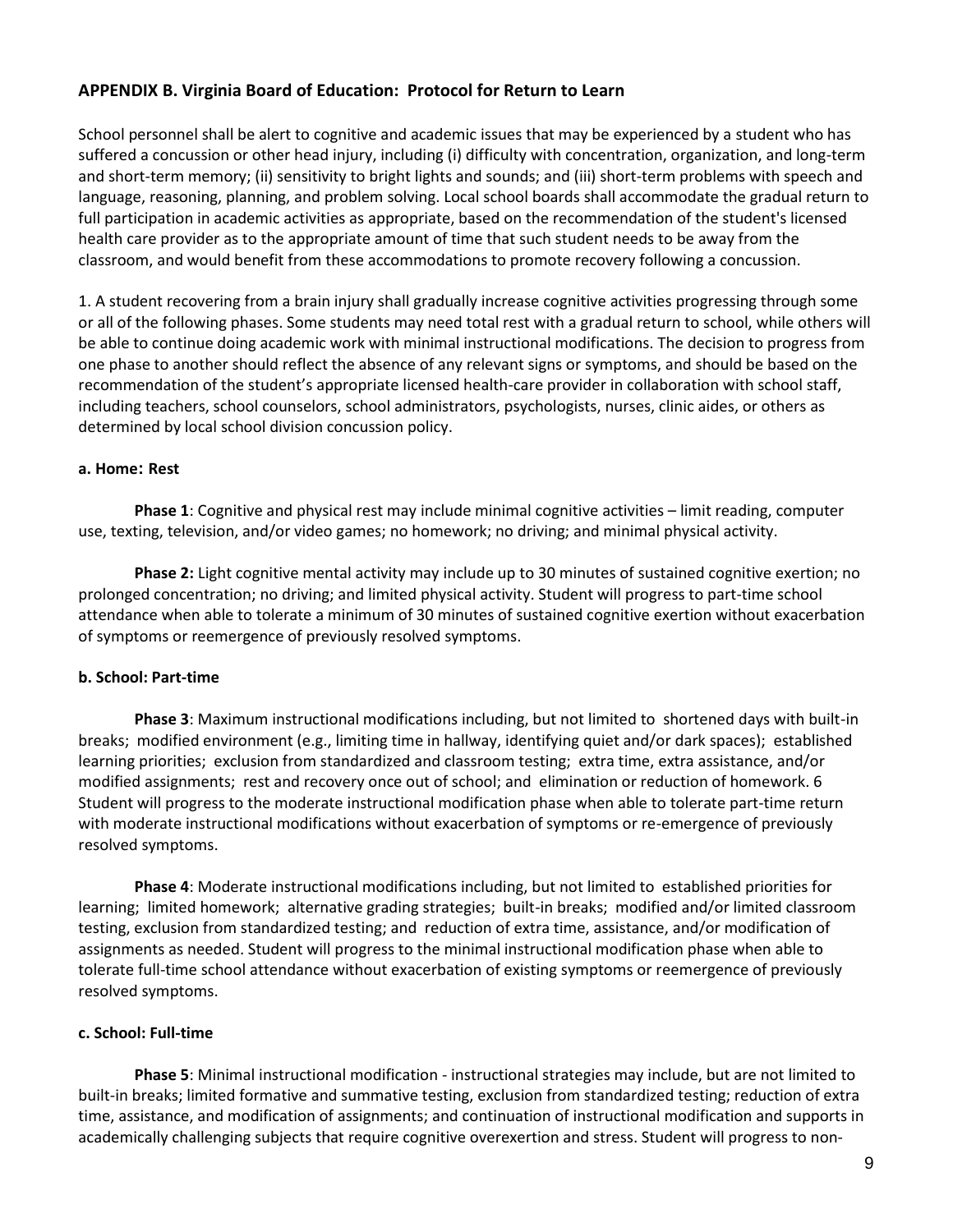modified school participation when able to handle sustained cognitive exertion without exacerbation of symptoms or re-emergence of previously resolved symptoms.

**Phase 6**: Attends all classes; maintains full academic load/homework; requires no instructional modifications.

# **2. Progression through the above phases shall be governed by the presence or resolution of symptoms**

resulting from a concussion experienced by the student including, but are not limited to:

a. difficulty with attention, concentration, organization, long-term and short-term memory, reasoning, planning, and problem solving;

b. fatigue, drowsiness, difficulties handling a stimulating school environment (e.g., sensitivity to light and sound);

c. inappropriate or impulsive behavior during class, greater irritability, less able to cope with stress, more emotional than usual; and

d. physical symptoms (e.g., headache, nausea, dizziness).

### **3. Progression through gradually increasing cognitive demands should adhere to the following guidelines:**

a. increase the amount of time in school;

b. increase the nature and amount of work, the length of time spent on the work, or the type or difficulty of work (change only one of these variables at a time);

c. if symptoms do not worsen, demands may continue to be gradually increased;

d. if symptoms do worsen, the activity should be discontinued for at least 20 minutes and the student allowed to rest

- If the symptoms are relieved with rest, the student may reattempt the activity at or below the level that produced symptoms; and
- If the symptoms are not relieved with rest, the student should discontinue the current activity for the day and reattempt when symptoms have lessened or resolved (such as the next day).

# **4. If symptoms persist or fail to improve over time, additional in-school support may be required with consideration for further evaluation.**

 If the student is three to four weeks post injury without significant evidence of improvement, a 504 plan should be considered.

**5. A student shall progress to a stage where he or she no longer requires instructional modifications or other support before being cleared to return to full athletic participation (return-to-play).** The American Academy of Pediatrics (AAP) Return to Learn Following a Concussion Guidelines (October 2013), and the American Medical Society for Sports Medicine (AMSSM) Position Statement (2013), are available online to assist healthcare providers, students, their families, and school divisions, as needed.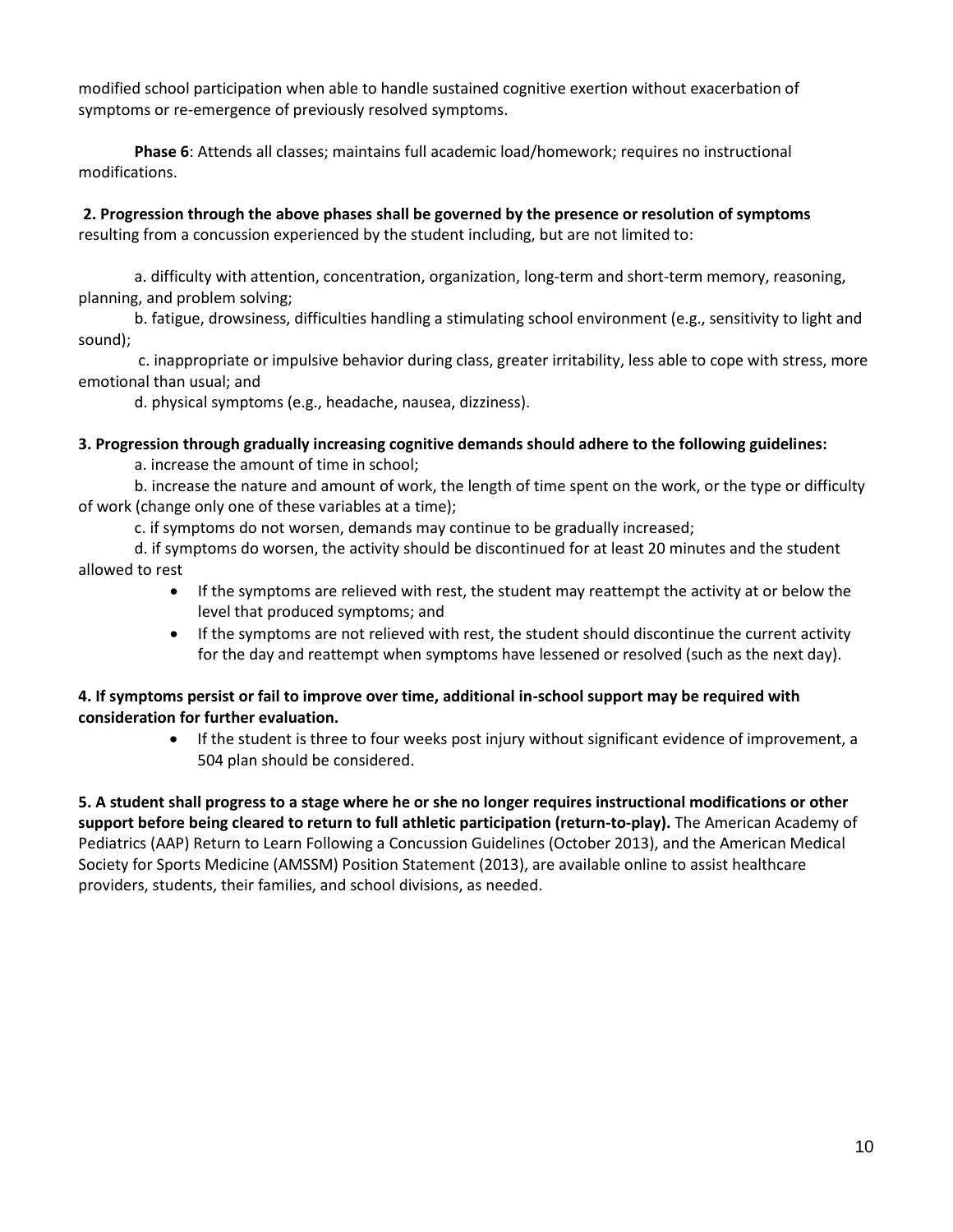# **APPENDIX C. GRADUAL RETURN TO SPORTS PARTICIPATION**

### **Gradual Return to Sports Participation Program Following a Concussion**

After a student-athlete has sustained a concussion they will be started on a supervised Gradual Return to Sports Participation Program only after they have received written medical clearance from the appropriate licensed health care provider, i.e. the ATC, or the physician to whom the athlete initially referred. Ideally the program will be supervised by the certified athletic trainer (ATC).

Waynesboro Public Schools, in conjunction with our Certified Athletic Trainer use the following return to play protocols when dealing with head injuries.

1. Time of Injury - Student-athlete immediately removed from ALL activity.

2. Complete physical and cognitive rest while symptomatic. This may include staying home from school or limiting school hours (and studying) for several days. Activities requiring concentration and attention may worsen symptoms and delay recovery.

3. Student-athlete must have no symptoms (be asymptomatic) for 24 hours before progressing to the following steps.

### **Stepwise progression:**

Step 1 – Student-athlete may begin 30 minutes of light exertion cardio activity (ie. aerobic walking or exercise bike riding - no jogging or weight conditioning).

Step 2 – Student-athlete may begin 1 hour of jogging, lightweight training and sports-specific training that do not exceed 50% of full exertion.

Step 3 – Student-athlete may participate in 2 hours of non-contact practice that does not exceed 75% of full exertion.

Step 4 – Full practice participation with limited contact and 100% exertion (an individualized session should be devised when the regular team practice plan does not meet this criteria).

Step 5 - Return to full participation (limitations possible).

# ➢ *Athlete must remain asymptomatic to progress to next level*

➢ *If symptoms recur, stop for 24 hours and student-athlete must return to previous asymptomatic level* ➢ *Medical evaluation needed, if athlete's symptoms have recurred when progressing to next step on succeeding days.*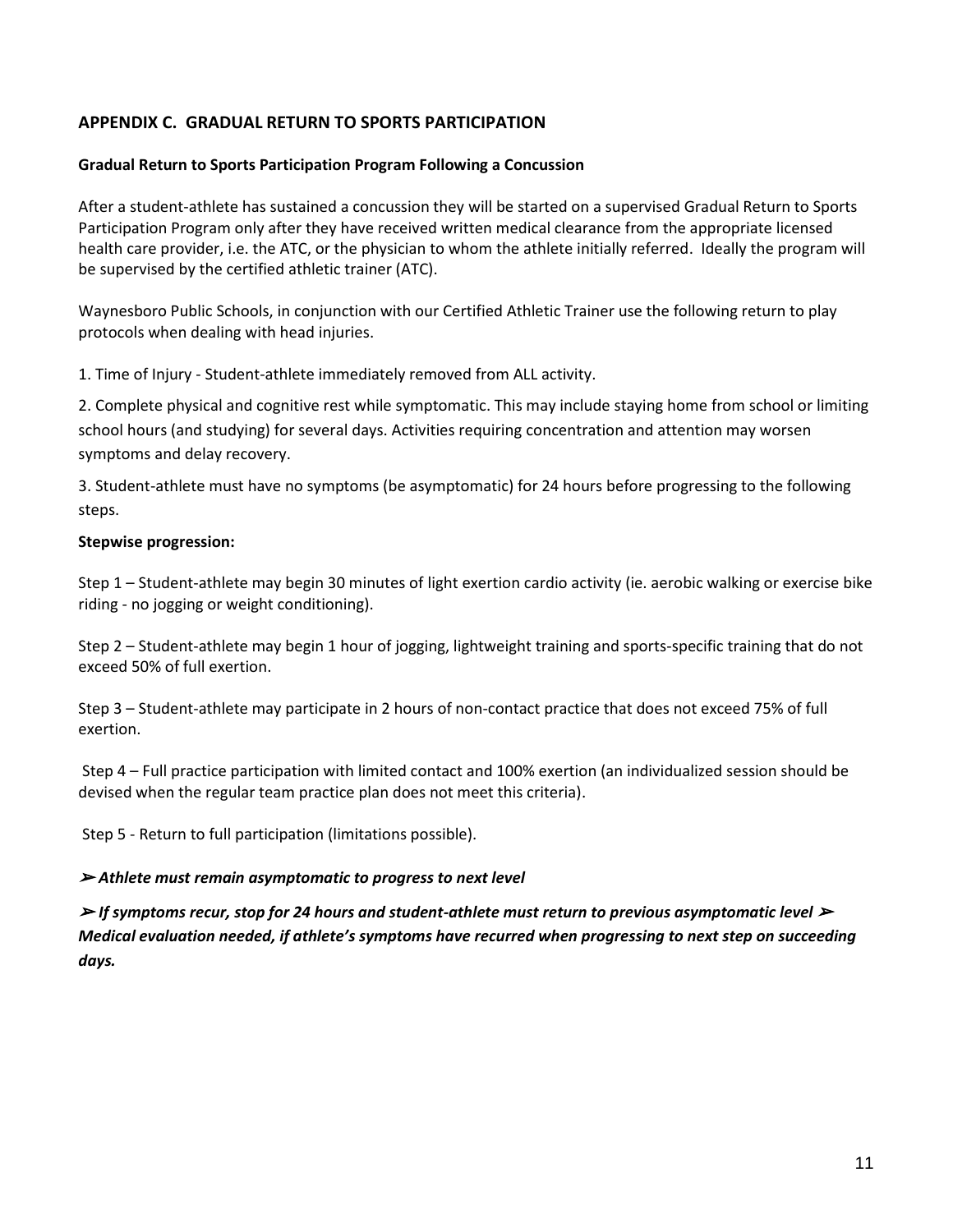# **APPENDIX D. Form 1: Parent Information Following Concussion of Athlete**

### **Parent/Guardian Information Following Concussion of Athlete (FORM 1 FRONT)**

Dear Parent or Guardian,

While participating in athletics on (date)  $your son/day$ ther  $y'$  is the son-of daughter  $y'$  sustained a head injury that appears to be a concussion or brain injury. This fact sheet should answer your questions about concussions and how to treat them.

Your student-athlete's safety is our main priority. Your student-athlete will not be able to return to activity until a medical physician or your child's school athletic trainer (depending on their assessment) has determined that it is safe to do so with written clearance. Your studentathlete must complete the WPS supervised Gradual Return to Sports Participation Program prior to being allowed to compete.

#### **To make sure he/she recovers, please follow these important instructions.**

• Athlete reports to the training room tomorrow (next practice day) and subsequent days for follow-up evaluation.

• Please review the symptom list below. If any of these problems develop, contact the local emergency medical system or your physician immediately. Otherwise, follow the Home Care Instructions below.

Respectfully, \_\_\_\_\_\_\_\_\_\_\_\_\_\_\_\_\_\_\_\_\_\_\_\_\_\_\_\_\_ATC Contact phone number: \_\_\_\_\_\_\_\_\_\_\_\_\_\_\_\_\_\_\_\_\_\_ Email: \_\_\_\_\_\_\_\_\_\_\_\_\_\_\_\_\_\_\_\_\_\_\_\_\_\_\_\_\_\_\_\_ 540-946-4629 - WHS Waynesboro High School

#### **Emergency (911) Referral Checklist:**

- 1. Loss of consciousness on the field; not aroused by verbal or painful stimuli
- 2. Amnesia (loss of memory) lasting longer than 15 minutes
- 3. Deterioration of balance/coordination
- 4. Decreasing level of consciousness
- 5. Numbness in extremity
- 6. Decrease or irregularity of breathing or pulse
- 7. Increase in blood pressure
- 8. Unequal, dilated, or unreactive pupils
- 9. Signs or symptoms of spine or skull injuries, bleeding or drainage from nose or mouth
- 10. Mental status changes (confusion, agitation, lethargic, etc)
- 11. Seizure activity
- 12. Repeated or forceful vomiting
- 13. Severe or worsening headache, not relieved by acetaminophen

#### **Physician Referral (same day, or next day if occurring overnight)**

- 14. Failure of symptoms to improve or symptoms worsen
- 15. Athlete is still symptomatic after 48 hours

#### **(FORM 1 BACK)**

#### **Home Care Instructions**

- 1. Use acetaminophen (Tylenol) for headache
- 2. Do NOT use aspirin or NSAIDs for headache.
- 3. Use an ice pack on head and neck as needed
- 4. Eat a light diet
- 5. Get plenty of sleep
- 6. REST (no strenuous activities, exercise, or sports)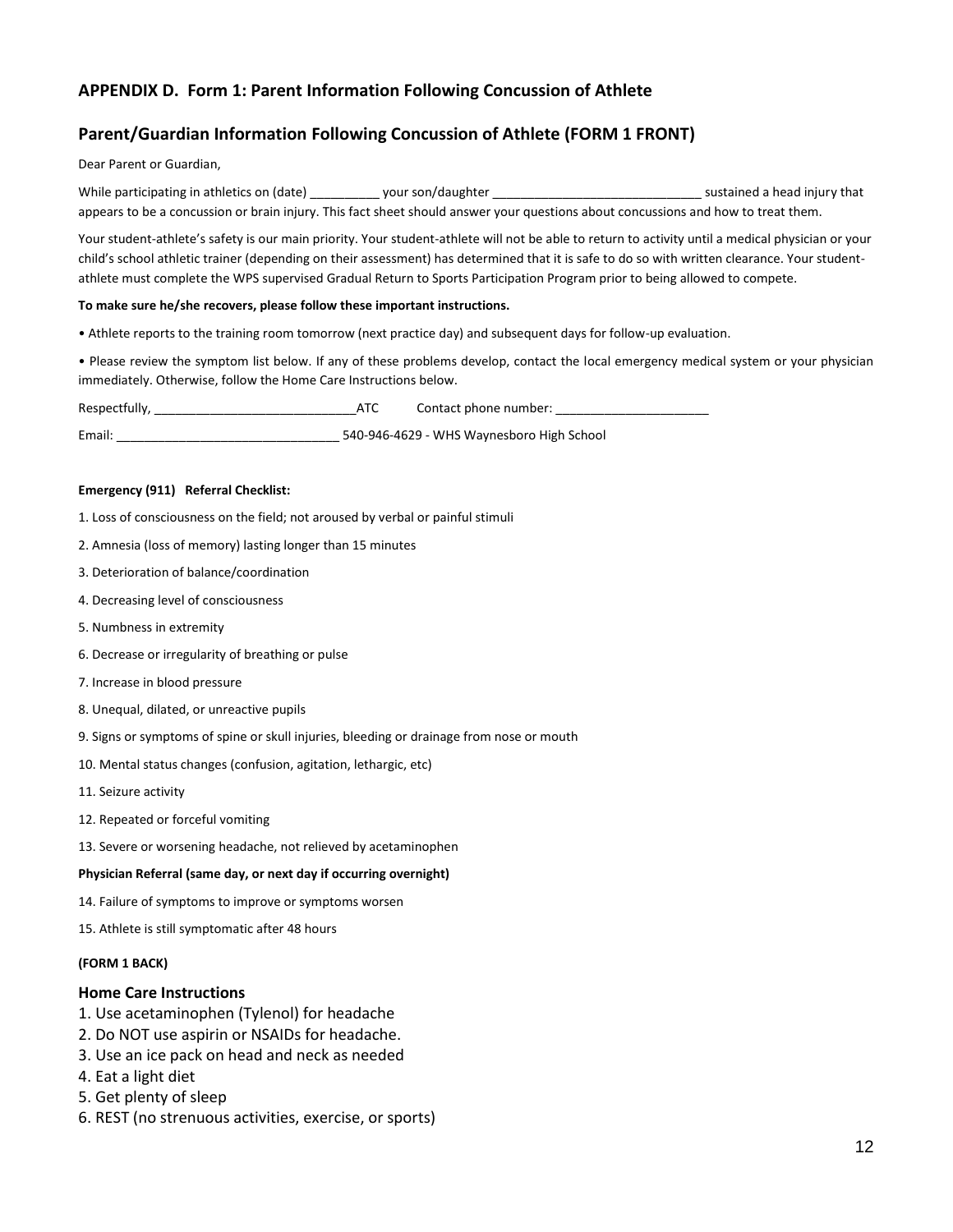### *IMPORTANT*:

1. DO NOT drink alcohol or use narcotic pain relievers

2. AVOID use of electronic devices such as computers, video games, cell phone texting, etc. to allow for full cognitive recovery. Avoid exposure to loud music, especially through headphone devices.

3. Sunglasses should be considered if the athlete is experiencing sensitivity to light.

4. AVOID driving.

5. COGNITIVE REST is important. Speak with the Athletic Trainer to assure your teachers have been notified of your concussion as it may be necessary to stay home from school, have a shortened school day, a reduction in workload, or extended due dates. This depends on the severity of symptoms.

#### **What is a concussion?**

A concussion is a brain injury which results in a temporary disruption of normal brain function. A concussion is caused by a bump, blow or jolt to the head or body. Even what seems to be a mild bump to the head can be serious. A student-athlete does not have to lose consciousness ("knocked-out") to suffer a concussion. Many concussion symptoms appear immediately after the injury, while others may develop over the next several days or weeks. The symptoms may be subtle and are often difficult to fully recognize. After suffering a concussion, no student-athlete should return to play or practice on that same day. Studies have shown us that a young brain does not recover quickly enough for a student-athlete to return to activity in such a short time. Your student-athlete should not participate in any HIGH risk activities that may result in head injury such as driving, physical education class, recess, ride a bike or skateboard until cleared by an appropriate licensed health care professional. Once a student-athlete no longer has symptoms of a concussion for a minimum of 24 hours and is cleared to return to physical activity by an appropriate licensed health care professional, he or she should proceed with activity in a supervised step-wise fashion to allow the brain to re-adjust to exertion. This should occur over a minimum of 5 days. (See Appendix C. Gradual Return to Sports Participation Program Form)

#### *\*\*If the athlete sees a physician complaining of concussion, then the Form 2 (Appendix E.) and Form 3 (Appendix E.) Physician Clearance for the Gradual Return to Sports Participation must be signed and returned to the ATC prior to beginning the progression.*

How can a concussion affect schoolwork? Following a concussion, many student-athletes will have difficulty in school. These problems may last from days to months and often involve difficulties with short and long-term memory, concentration, and organization. In many cases it is best to lessen the student-athlete's class load early on after the injury. This may include staying home from school for a few days, followed by a lightened schedule for a few days, or perhaps a longer period of time, if needed. Decreasing the stress on the brain early on after a concussion may lessen symptoms and shorten the recovery time.

Why is it so important that a student-athlete not return to play until they have completely recovered from a concussion? A second concussion that occurs before the brain recovers from the first can slow recovery or increase the chances of long-term problems. In rare cases, brain swelling can result leading to permanent brain damage or even death ("second impact syndrome").

What is the best treatment to help my student-athlete recover more quickly from a concussion? The best treatment for a concussion is rest, both physically and mentally. There are no medications that can speed the recovery from a concussion. Exposure to loud noises, bright lights, computers, video games, television and phones (including text messaging) all may worsen the symptoms of a concussion. Your student-athlete should rest as much as possible in the days following a concussion. As the symptoms lessen, you can allow increased use of computers, phone, video games, etc., but not if symptoms worsen.

How long do the symptoms of a concussion usually last? The symptoms of a concussion will usually go away within one week of the initial injury. However, in some cases symptoms may last for several weeks, or even months.

Is a "CT scan" or MRI needed to diagnose a concussion? Diagnostic testing, which includes CT ("CAT") and MRI scans, are rarely needed following a concussion. While these are helpful in identifying life-threatening brain injuries (e.g. skull fracture, bleeding, swelling), they are not essential for most student-athletes who have sustained severe concussions. A concussion is diagnosed based upon the studentathlete's description/story of the injury/event and an appropriate licensed health care provider's physical examination. *Some of this information has been adapted from the CDC's "Heads Up: Concussion in High School Sports" and the NFHS's Sports Medicine Advisory Committee. Please go to www.cdc.gov for more info.*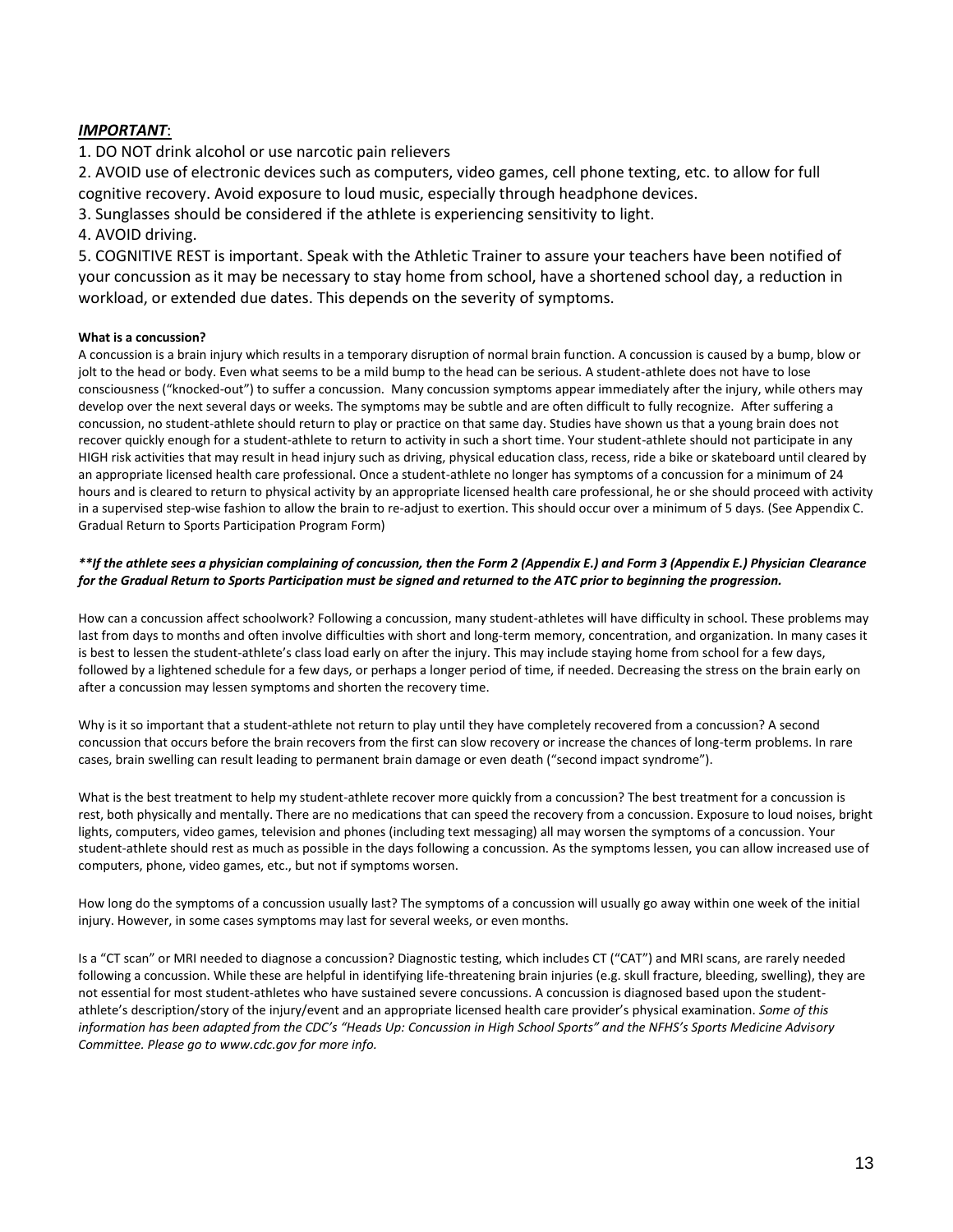### **APPENDIX E. Form 2: Clearance, and Form 3: Physician Stepwise Progression Information and Orders**

### **Medical Clearance for Gradual Return to Sports Participation Following Concussion**

| Student-Athlete |              | <b>DOB</b> |
|-----------------|--------------|------------|
| Date of injury  | Today's Date |            |
| Sport           |              |            |

The above-named student-athlete sustained a concussion. The purpose of this form is to provide initial medical clearance before starting the Gradual Return to Sports Participation Program, as directed by current medical evidence (2010 AAP Sport-Related Concussion in Children and Adolescents, 2008 Zurich Concussion in Sport Group Consensus).

#### **History of Injury**

#### *Mechanism of Injury: History of Previous Concussions:*

| Head to head contact                               | How many previous concussions suffered? | Head to ball contact                      |
|----------------------------------------------------|-----------------------------------------|-------------------------------------------|
| At what age(s) did each previous concussion occur? |                                         | Head to object contact<br>Date of last    |
| concussion?                                        | Head to upper body contact              | Loss of consciousness reported? YES or NO |
| Head to lower body contact                         | Head to ground contact                  | Initial SCAT3 Score:                      |
| Notes:                                             |                                         |                                           |

 $\mathcal{L}_\text{max} = \frac{1}{2} \sum_{i=1}^n \mathcal{L}_\text{max} = \frac{1}{2} \sum_{i=1}^n \mathcal{L}_\text{max} = \frac{1}{2} \sum_{i=1}^n \mathcal{L}_\text{max} = \frac{1}{2} \sum_{i=1}^n \mathcal{L}_\text{max} = \frac{1}{2} \sum_{i=1}^n \mathcal{L}_\text{max} = \frac{1}{2} \sum_{i=1}^n \mathcal{L}_\text{max} = \frac{1}{2} \sum_{i=1}^n \mathcal{L}_\text{max} = \frac{1}{2} \sum_{i=$ 

### **Criteria for Medical Clearance for Gradual Return to play**

(Check each) The student-athlete must meet all of these criteria to receive medical clearance.

- 1. No Symptoms at rest for minimum 24 hours/ no medication use to manage symptoms (e.g., headaches)
- 2. No return of symptoms with typical physical and cognitive activities of daily living
- 3. Neurocognitive functioning at typical baseline
- 4. Normal Balance and coordination
- 5. No other medical/neurological complaints/findings

#### **Detailed Guidance**

To be completed by the student's physician or school athletic trainer (This cannot be a parent or guardian)

**1. Symptom checklist:** None of these symptoms should be present. Assessment of symptoms should be broader than athlete report alone. Also consider observational reports from parents, teachers, others:

- Physical Cognitive Emotional Sleep
- Headache o Feeling mentally foggy Irritability
- Drowsiness o Nausea/vomiting
- Feeling slowed down
- Sadness
- Sleeping more than usual
- Dizziness
- Difficulty remembering o More emotional
- Sleeping less than usual o Balance problems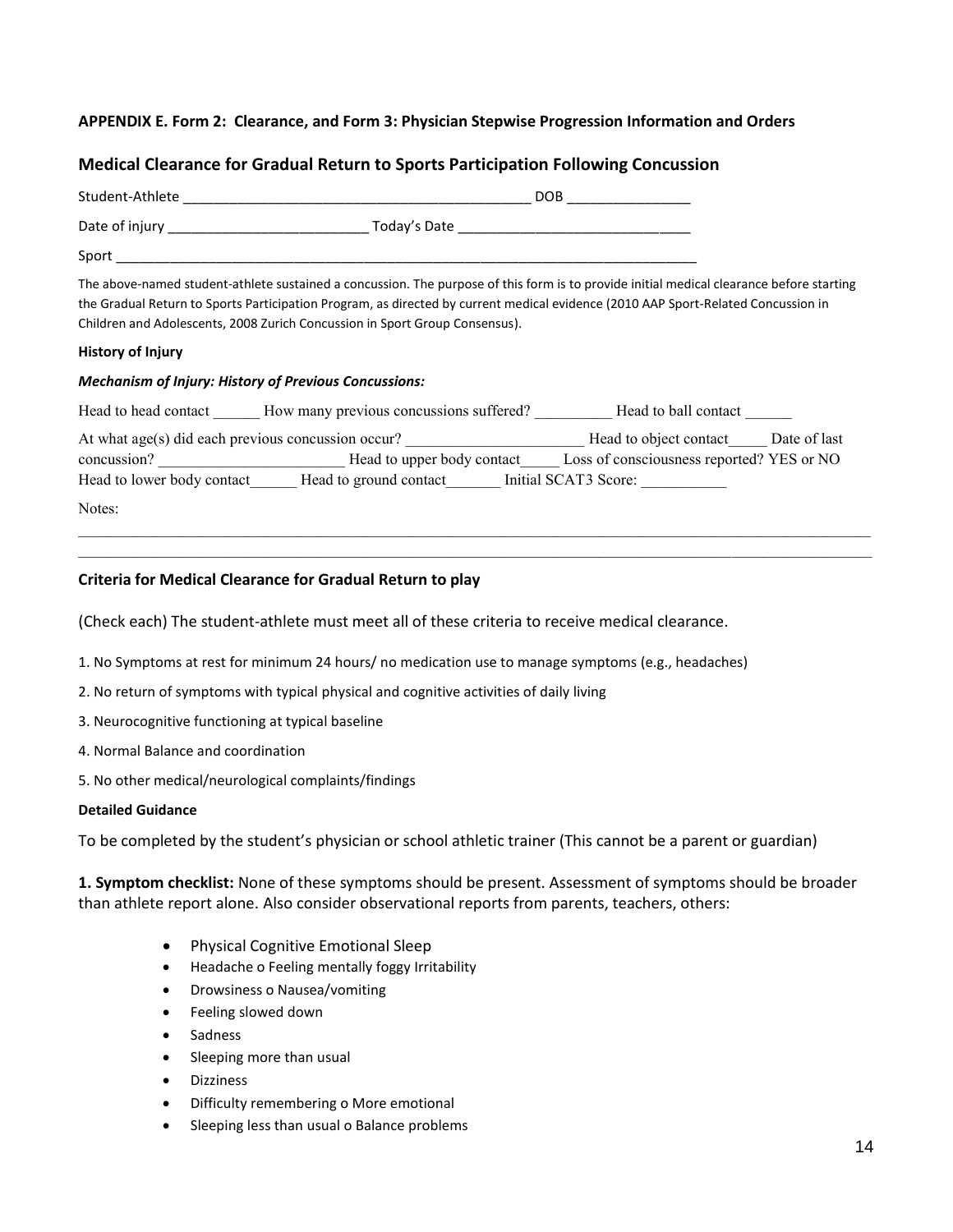- Difficulty concentrating
- Nervousness o Trouble falling asleep
- Visual problems
- Fatigue/tiredness
- Sensitivity to light
- Numbness or tingling

### **2. Exertion assessment (Check):** The student-athlete exhibits no evidence of return of symptoms with:

- \_\_ Cognitive activity: concentration on school tasks, home activities (e.g. TV, computer, pleasure reading).
- \_\_ Physical activity: walking, climbing stairs, activities of daily living, endurance across the day.

### **3. Neurocognitive Functioning (Check):**

The student-athlete's cognitive functioning has been determined to have returned to its typical pre- injury level by one or more of the following:

\_\_ Reports of appropriate school performance/ home functioning (concentration, memory, speed) in the absence of symptoms listed above.

4. Balance & Coordination Assessment (Check):

The student-athlete is able to successfully perform:

\_\_\_\_ Romberg Test OR SCAT2 (Double leg, single leg, tandem stance, 20 seconds, no deviations from proper stance)

\_\_\_\_\_ 5 successive Finger-to-Nose repetitions < 4 sec\_\_\_\_\_\_\_

Tandem Walk Time: \_\_\_\_\_\_\_\_\_\_ Reaction time: \_\_\_\_\_\_\_\_\_\_ Eyes: Smooth pursuit y / n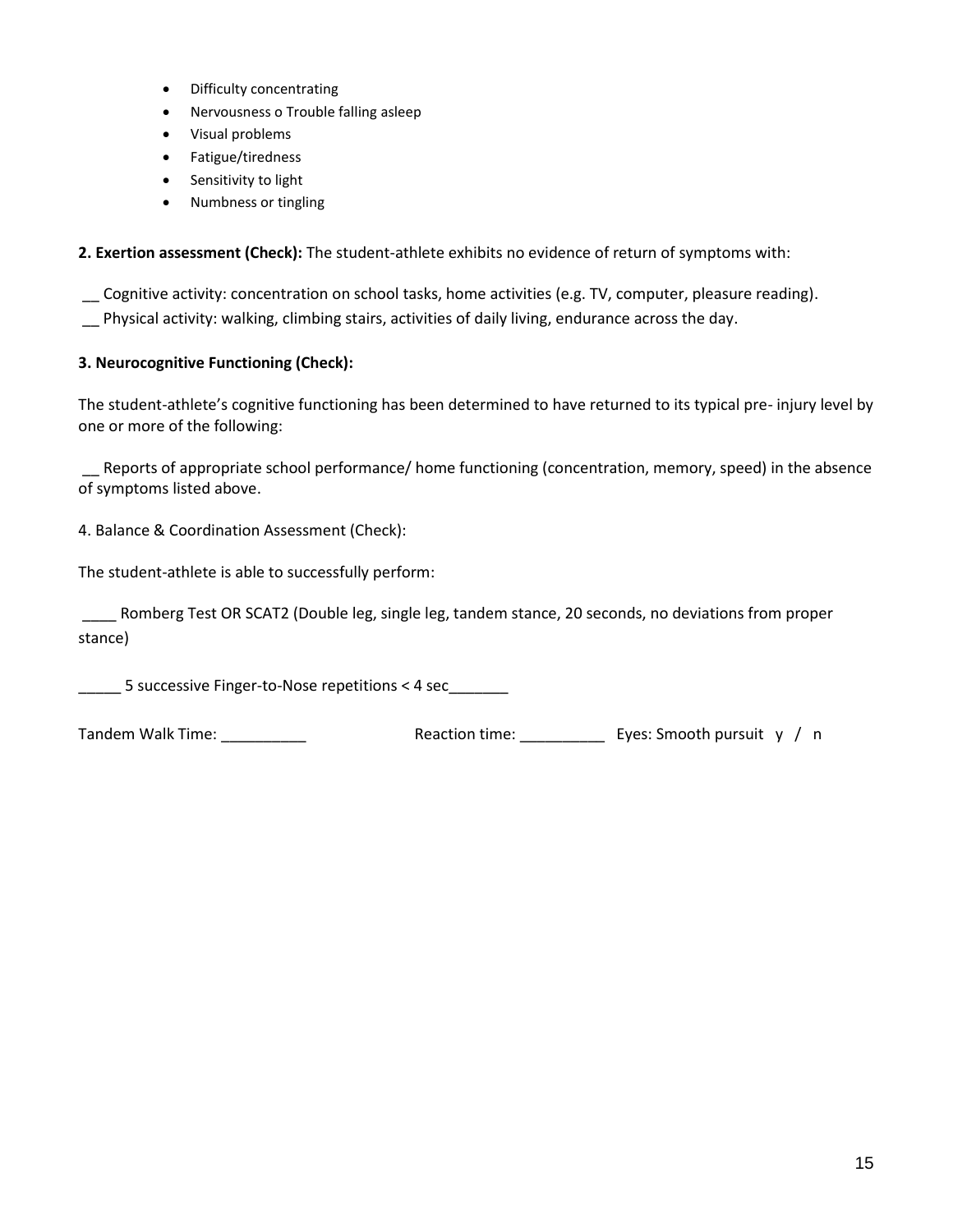### **Form 3: PHYSICIAN**

### **Physician Stepwise Progression Information and Orders**

After a student-athlete has sustained a concussion they will be started on a supervised Gradual Return to Sports Participation Program only after they have received written medical clearance from the licensed health care provider. Ideally the program will be supervised by the school certified athletic trainer (ATC).

Important Note to Attending Physician: Waynesboro Public Schools, in conjunction with our Certified Athletic Trainer use the following return to play protocols when dealing with head injuries. Please review our protocol and provide any further instructions as you see necessary.

1. Time of Injury - Student-athlete immediately removed from ALL activity.

2. Complete physical and cognitive rest while symptomatic. This may include staying home from school or limiting school hours (and studying) for several days. Activities requiring concentration and attention may worsen symptoms and delay recovery.

3. Student-athlete must have no symptoms (be asymptomatic) for 24 hours before progressing to the **following steps.** 

### **Stepwise progression:**

Step 1 – Student-athlete may begin 30 minutes of light exertion cardio activity (ie. aerobic walking or exercise bike riding - no jogging or weight conditioning).

Step 2 – Student-athlete may begin 1 hour of jogging, lightweight training and sports-specific training that do not exceed 50% of full exertion.

Step 3 – Student-athlete may participate in 2 hours of non-contact practice that does not exceed 75% of full exertion.

Step 4 – Full practice participation including full contact and 100% exertion (an individualized session should be devised when the regular team practice plan does not meet this criteria)

Step 5 - Return to full participation (limitations possible).

# ➢ *Athlete must remain asymptomatic to progress to next level* ➢ *If symptoms recur, stop for 24 hours and student-athlete must return to previous asymptomatic level* ➢ *Medical evaluation needed if symptoms recur during progression or as directed by attending physician.*

Attending Physician – See front of this page for Injury Information (please provide further instructions if needed, and sign)

The above-named student- athlete has met all the above criteria for medical clearance for his/her recent concussion, and as of this date is ready to return to a progressive Gradual Return to Sports Participation Program as above:

Please indicate any further instructions given below.....

| Physician Name (PRINT)            | Phone # |  |
|-----------------------------------|---------|--|
| Signature of attending Physician: | Date:   |  |

 $\mathcal{L}_\text{max}$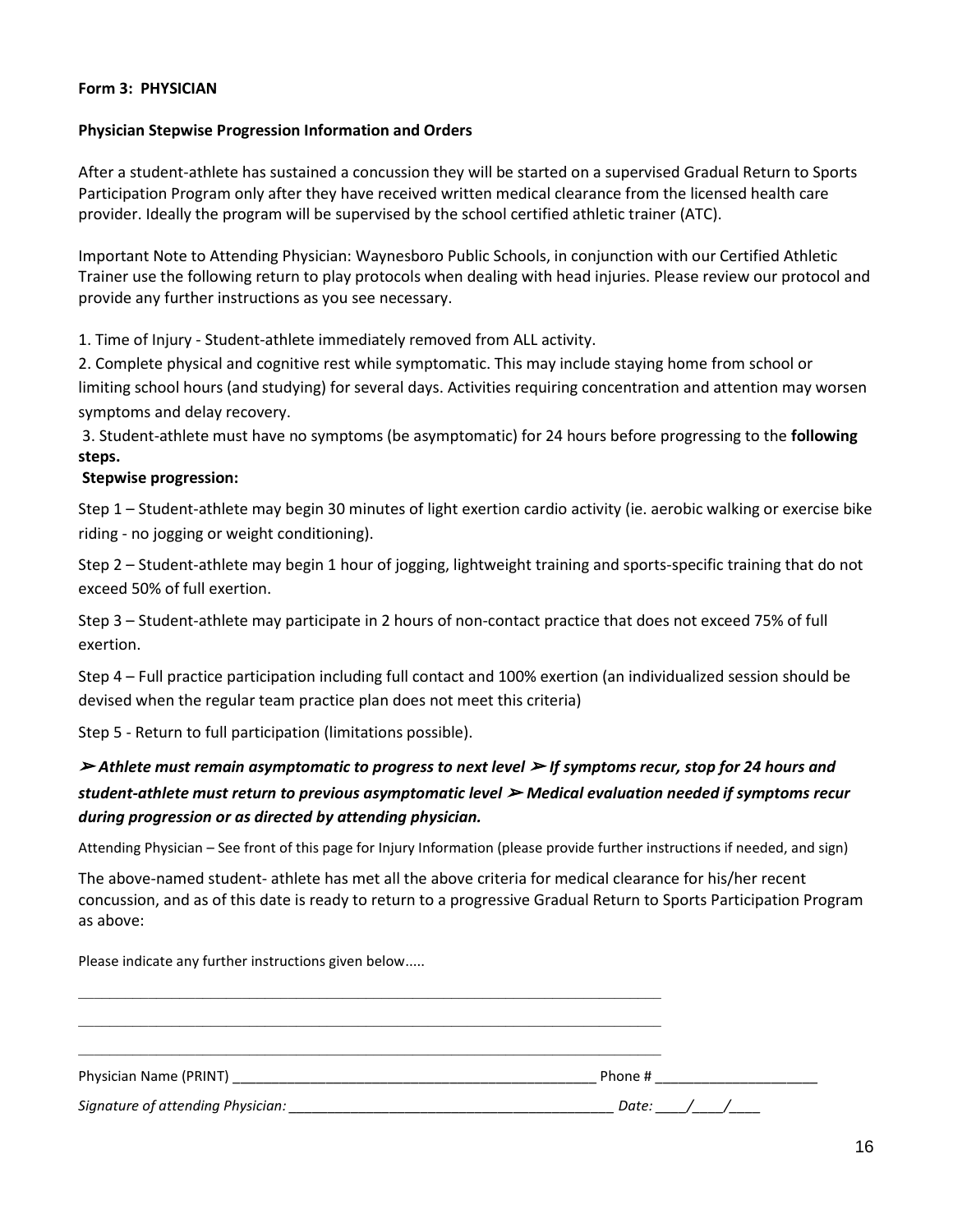# **APPENDIX F: ANNUAL CONCUSSION EDUCATION**

\*\*Parents and Student-Athletes: Please read, sign and keep a copy. You must turn in a signed copy **Prior** to the start of practice.

# Waynesboro Public Schools Concussion Information Sheet

A Concussion is a brain injury and all brain injuries are serious. They are caused by a bump, blow, or jolt to the head, or by a blow to another part of the body with the force transmitted to the head. They can range from mild to severe and can disrupt the way the brain normally works. Even though most concussions are mild, all concussions are potentially serious and may result in complications including prolonged brain damage and death if not recognized and managed properly. In other words, even a "ding," "getting your bell rung," or a bump on the head can be serious. You can't see a concussion and most sports concussions occur without loss of consciousness. Signs and symptoms of concussion may show up right after the injury or can take hours or days to fully appear. If your student-athlete reports any symptoms of concussion, or if you notice the symptoms or signs of concussion yourself, seek medical attention right away.

# **\*Signs observed by teammates, parents and coaches include:**

> Appears dazed >Shows behavior or personality changes > Vacant facial expression > Can't recall events prior to event > Confused about assignment > Can't recall events after event > Forgets plays > Seizures or convulsions > Is unsure of game, score, or opponent > Any change in typical behavior or personality > Moves clumsily or displays poor coordination > Loses consciousness > Answers questions slowly > Slurred speech

# **\*Symptoms may include one or more of the following:**

>Headaches >"Don't feel right" >"Pressure in head" > Fatigue or low energy > Nausea or vomiting > Sadness > Neck pain > Nervousness or anxiety > Balance problems or dizziness > Irritability > Blurred, double, or fuzzy vision > More emotional > Sensitivity to light or noise > Confusion > Feeling sluggish or slowed down > Concentration or memory problems > Feeling foggy > Repeating the same question/comment > Drowsiness > Change in sleep patterns >Amnesia

\*Adapted from the CDC, AAP and 3rd International Conference on Concussion in Sport

**Parent/ Guardian Copy**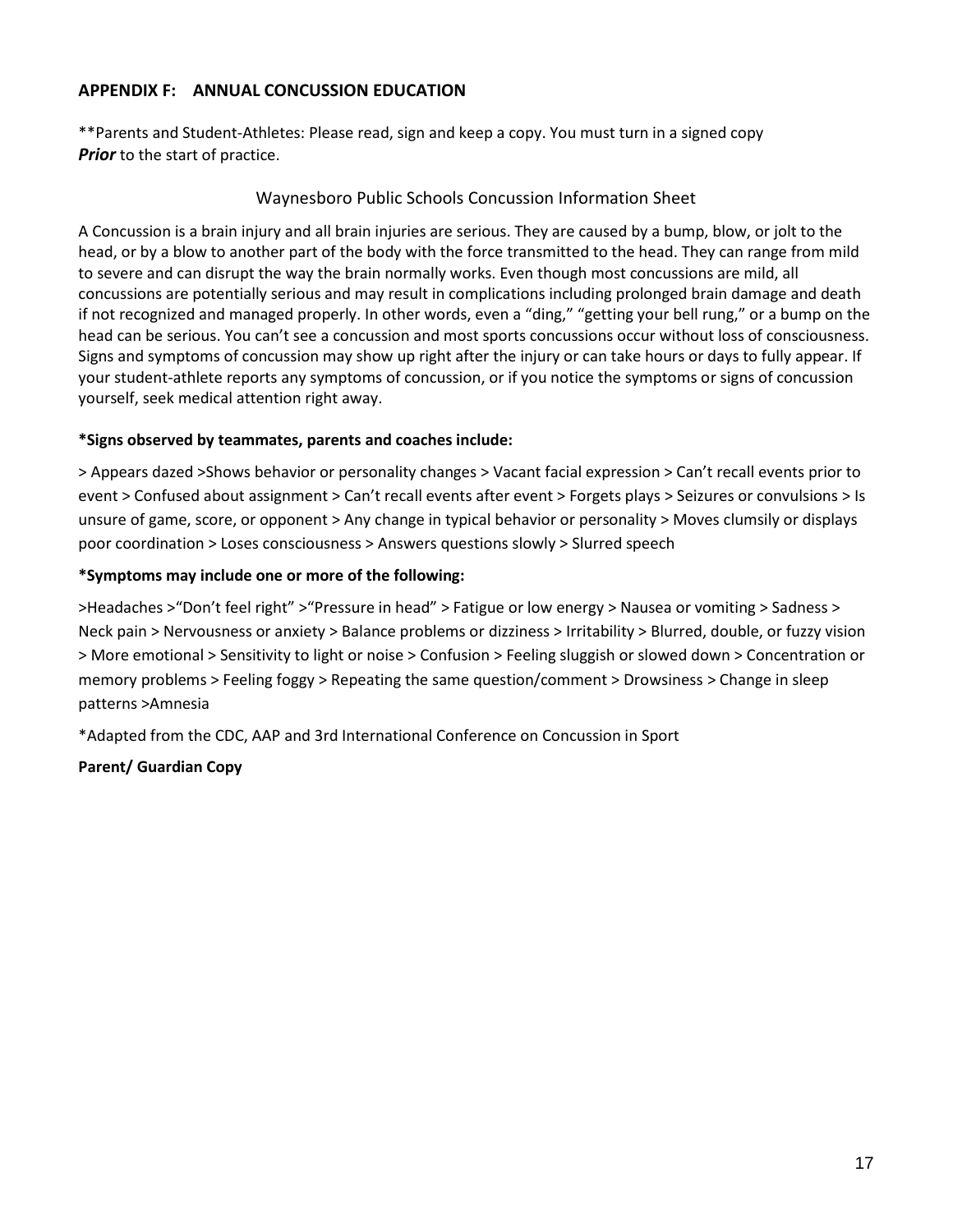# **WPS Concussion Information Sheet**

What can happen if my student-athlete keeps on playing with a concussion or returns too soon? Student-athletes with the signs and symptoms of concussions should be removed from play immediately. Continuing to play with the signs and symptoms of a concussion leaves the student-athlete especially vulnerable to greater injury. There is an increased risk of significant damage from a concussion for a period of time after the concussion occurs, particularly if the student-athlete suffers another concussion before completely recovering from the first one. This can lead to prolonged recovery, or even to severe brain swelling (second impact syndrome) with devastating and even fatal consequences. It is well known that adolescent or teenage student- athletes will often under report symptoms of injuries. And concussions are no different. As a result, education of administrators, coaches, parents and student-athletes is the key for the student-athlete's safety.

If you think your student-athlete has suffered a concussion Any student-athlete even suspected of suffering a concussion should be removed from the game or practice immediately. No student-athlete may return to activity after an apparent head injury or concussion, regardless of how mild it seems or how quickly symptoms clear, without medical clearance. Close observation of the student- athlete should continue for several hours. WPS requires the consistent and uniform implementation of well- established "return to play" concussion guidelines that have been recommended for several years:

"A student-athlete who is suspected of sustaining a concussion or head injury in a practice or game shall be removed from competition at that time"

### and

"...may not return to play until the student-athlete is evaluated by a licensed health care provider trained in the evaluation and management of concussion and received written clearance to return to play from that health care provider, which will initiate the 'Gradual Return to Sports Participation Program'.

You should also inform your child's coach if you think that your child may have a concussion. Remember... it's better to miss one game than miss the whole season. And..."When in doubt, the athlete sits out."

For current and up-to-date information on concussions you can go to: http://www.cdc.gov/Concussions

**I have read and understand the Concussion Information Sheet. Further, I understand that Waynesboro Public Schools requires written medical clearance and follows a 5 day step-wise return to play program for any athlete who suffers a concussion. Furthermore, I and my student athlete agree to immediately report suspected concussion to the coach, athletic trainer or administrator.**

|                                                                                   | Student-Athlete Name Printed |
|-----------------------------------------------------------------------------------|------------------------------|
| Student-Athlete Signature Date                                                    |                              |
|                                                                                   | Parent/Legal Guardian Name   |
| Printed Parent/Legal Guardian Signature Date                                      |                              |
| Adapted from the CDC, AAP and 3rd International Conference on Concussion in Sport |                              |

**Parent/ Guardian Copy**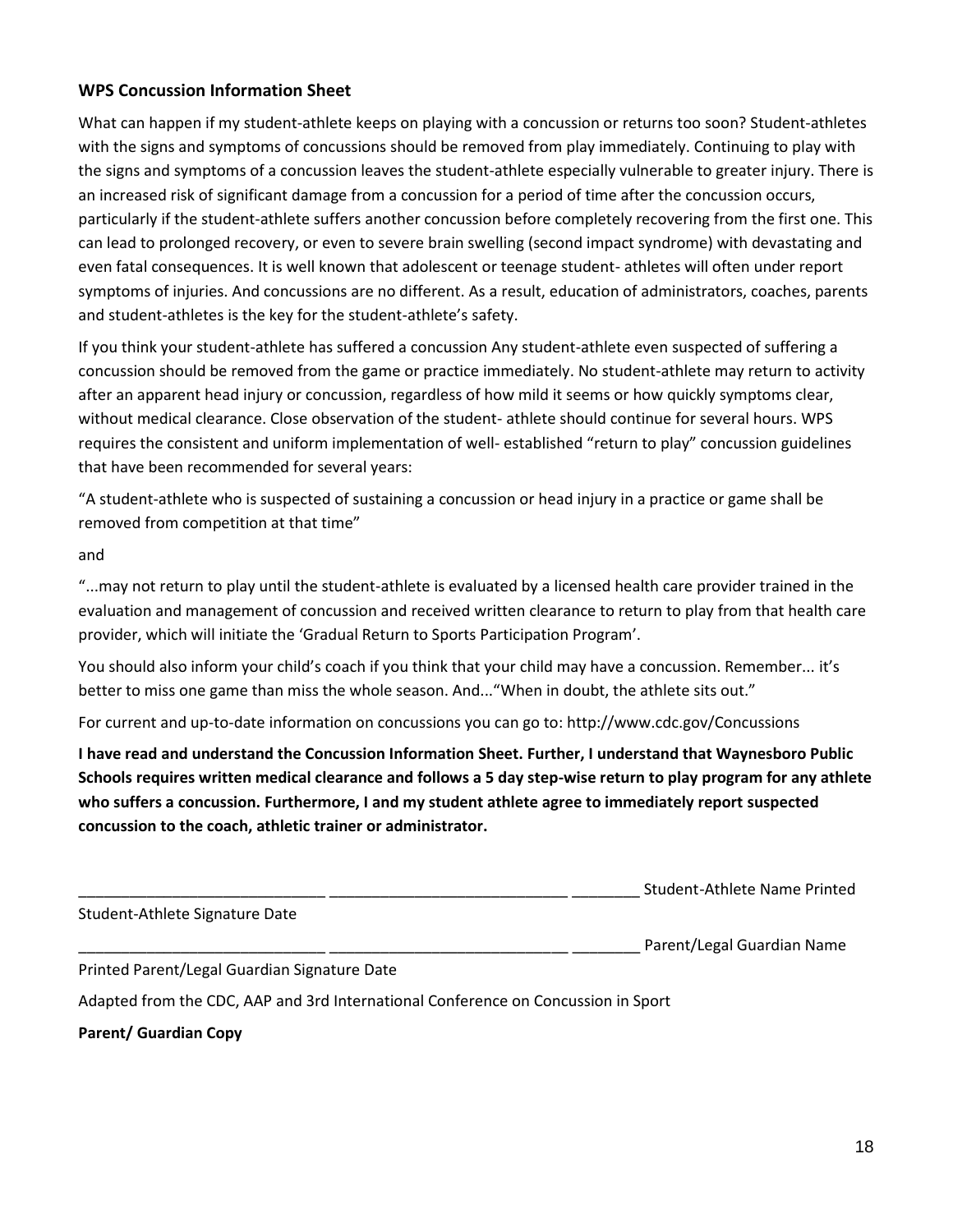# **WPS Concussion Information Sheet**

What can happen if my student-athlete keeps on playing with a concussion or returns too soon? Student-athletes with the signs and symptoms of concussions should be removed from play immediately. Continuing to play with the signs and symptoms of a concussion leaves the student-athlete especially vulnerable to greater injury. There is an increased risk of significant damage from a concussion for a period of time after the concussion occurs, particularly if the student-athlete suffers another concussion before completely recovering from the first one. This can lead to prolonged recovery, or even to severe brain swelling (second impact syndrome) with devastating and even fatal consequences. It is well known that adolescent or teenage student- athletes will often under report symptoms of injuries. And concussions are no different. As a result, education of administrators, coaches, parents and student-athletes is the key for the student-athlete's safety.

If you think your student-athlete has suffered a concussion any student-athlete even suspected of suffering a concussion should be removed from the game or practice immediately. No student-athlete may return to activity after an apparent head injury or concussion, regardless of how mild it seems or how quickly symptoms clear, without medical clearance. Close observation of the student- athlete should continue for several hours. WPS requires the consistent and uniform implementation of well- established "return to play" concussion guidelines that have been recommended for several years:

"A student-athlete who is suspected of sustaining a concussion or head injury in a practice or game shall be removed from competition at that time"

### and

"...may not return to play until the student-athlete is evaluated by a licensed health care provider trained in the evaluation and management of concussion and received written clearance to return to play from that health care provider, which will initiate the 'Gradual Return to Sports Participation Program'.

You should also inform your child's coach if you think that your child may have a concussion. Remember... it's better to miss one game than miss the whole season. And..."When in doubt, the athlete sits out."

For current and up-to-date information on concussions you can go to: http://www.cdc.gov/Concussions

**I have read and understand the WPS Concussion Information Sheet. Further, I understand that Waynesboro Public Schools requires written medical clearance and follows a 5 day step-wise return to play program for any athlete who suffers a concussion. Furthermore, I and my student athlete agree to immediately report suspected concussion to the coach, athletic trainer or administrator.**

\_\_\_\_\_\_\_\_\_\_\_\_\_\_\_\_\_\_\_\_\_\_\_\_\_\_\_\_\_ \_\_\_\_\_\_\_\_\_\_\_\_\_\_\_\_\_\_\_\_\_\_\_\_\_\_\_\_ \_\_\_\_\_\_\_\_ Student-Athlete Name Printed

Student-Athlete Signature Date

Parent/Legal Guardian Name

Printed Parent/Legal Guardian Signature Date

Adapted from the CDC, AAP and 3rd International Conference on Concussion in Sport

**School Copy**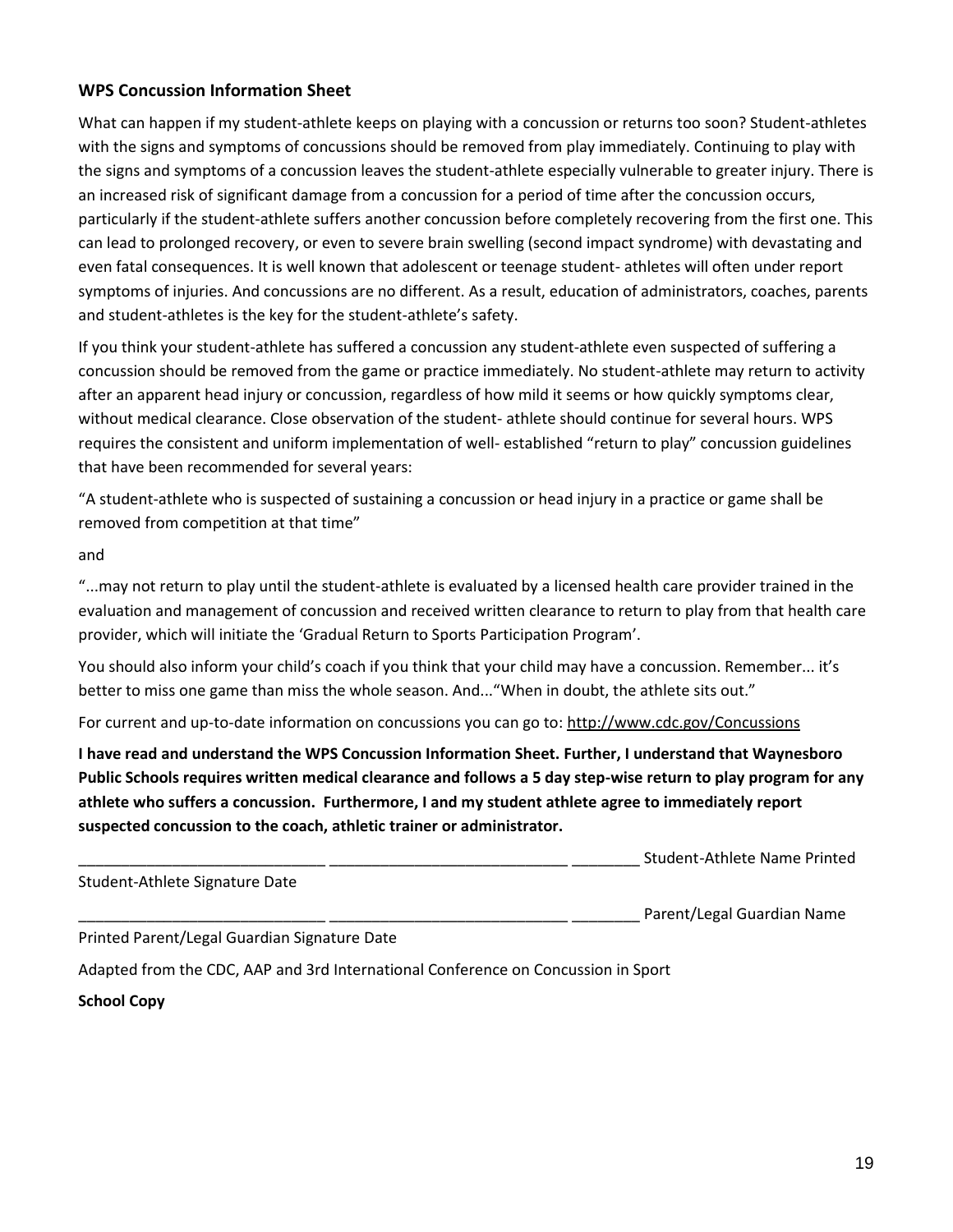# **Concussion Procedures for Coaches**

# **RECOGNIZE • REMOVE • REFER**

### *Recognize concussion*

All coaches should become familiar with the signs and symptoms of concussion that are described above. Annual training will occur for coaches of every sport.

# *Remove from activity*

Any athlete who exhibits signs, symptoms, or behaviors consistent with a concussion (such as loss of consciousness, headache, dizziness, confusion, or balance problems) shall be immediately removed from participation and shall not return to play until cleared by an appropriate health care professional. Notify the Certified Athletic Trainer immediately.

# *REMEMBER...When in doubt, sit 'em out*

# *Refer the athlete for medical evaluation*

In the absence of the ATC, the supervising coach is responsible for the initial assessment of the athlete, determining if immediate medical referral is needed, and for notifying the athlete's parents of the injury.

Depending on the injury, either an emergency vehicle will transport the athlete or parents will pick the athlete up at the event for transport. A medical evaluation by an ATC, physician, physician's assistant, or nurse practitioner is required to begin the process of "Return to Play".

In the event that an athlete's parents cannot be reached, and the athlete is able to be sent home (rather than directly to MD):

*• The coach should ensure that the athlete will be with a responsible individual, who is capable of monitoring the athlete and understanding the home care instructions, before allowing the athlete to go home.*

*• The coach should continue efforts to reach a parent.*

*• If there is any question about the status of the athlete, or if the athlete is not able to be monitored appropriately, the athlete should be referred to an Emergency Department for evaluation. A coach, adult staff member, or ATC should accompany the athlete and remain with the athlete until a parent arrives.*

*• Athletes with suspected head injuries should not be permitted to drive home.*

*• Coaches should seek assistance from the host site certified athletic trainer (ATC) or team physician, if available at an away contest.*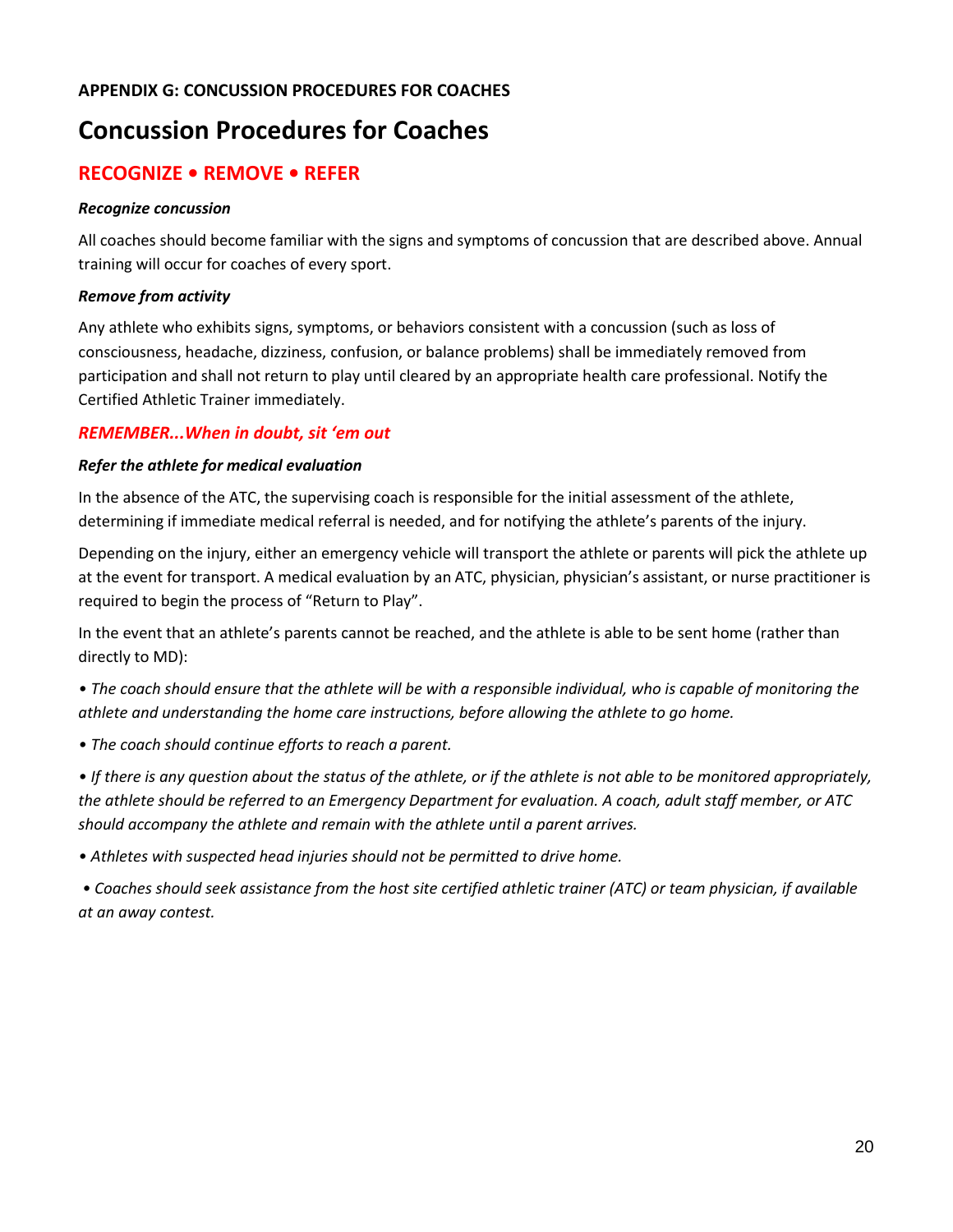# **APPENDIX H. CONCUSSION PROCEDURES FOR TEACHERS AND SCHOOL ADMINISTRATORS**

# **Concussion Procedures for Teachers & School Administrators**

Waynesboro Public Schools recognizes that a concussion can affect the student-athlete's ability to function in many activities in the school setting. WPS will assist the student-athlete with his/her academic needs and provide a school care plan when needed for the gradual reintroduction of cognitive demands for student- athletes who have sustained a concussion. Many athletes will report increased symptoms with cognitive activities after a concussion. Refer to Appendix B. Virginia Board of Education 2016 Protocol for Return to Learn.

Athletes with concussions often have difficulty:

- attending school and focusing on schoolwork
- taking tests
- keeping up with assignments, especially in Math, Science, and Foreign Language classes
- reading, even for pleasure

While at home encourage the student to turn off all electronic devices to allow for complete cognitive rest, i.e. television, cell phones, computers, etc.

Decreasing the stress on the brain early on after a concussion may lessen symptoms and shorten the recovery time. To allow for recovery, the American Academy of Pediatrics recommends "cognitive rest". This may include:

- Temporary leave of absence from school
- Taking rest breaks as needed or being excused to the school nurse
- Shortening the athlete's school day
- Reduction of workload in school
- Allowance of more time to complete assignments or take tests
- Avoid taking standardized tests during recovery
- Receiving teacher approved help with schoolwork
- Reduction of time spent on computer, reading, or writing
- Allowing adequate time to make up missed work upon return to school

In cases where these classroom and studying modifications are indicated, the athletic trainer, coach, building administrator, or activities director will have a designated individual (i.e. school nurse or school counselor) send an e-mail to all of the involved student's teachers notifying them of the situation.